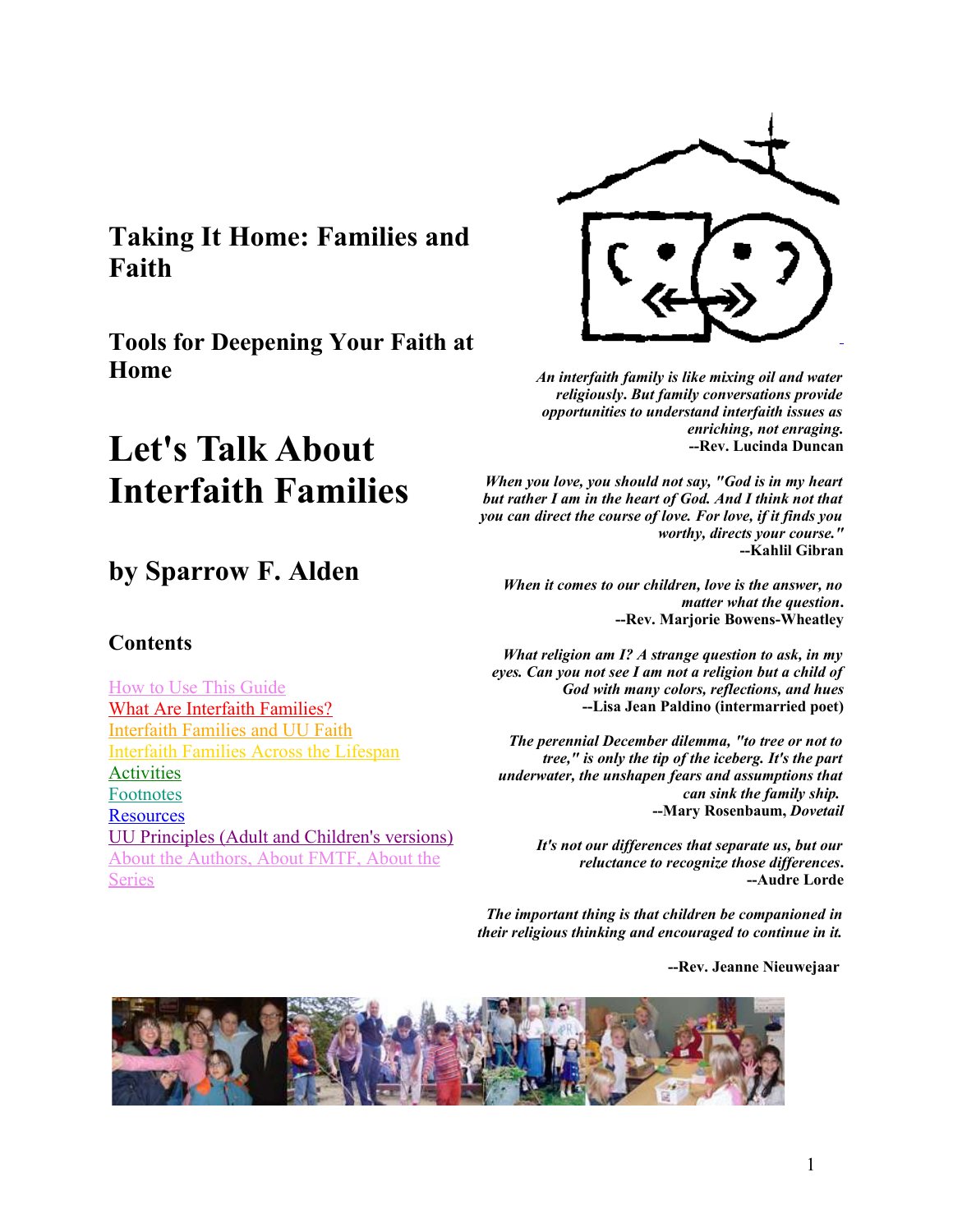### **How to Use This Guide**

Use this guide with a light heart. You may have opened these pages with curiosity or you may have done so in a search for help that feels almost desperate. Let your reading and thinking be a celebration of your loving family, an acceptance of challenges, and a sign of your hope for the human family of Earth.

To get the most from this booklet, tuck a folded piece of blank paper into the cover and clip on a pen. This reader's journal will help you to keep track of your own thoughts and responses to the themes covered and to capture those fleeting brilliant ideas. We can lead hurried lives, and the time you carve out for reading and responding to this booklet may be moments snatched while waiting for preschool to let out or for a file to download. Use the reader's journal to help provide continuity in your study and reflection.

Use the Resources section as suggestions for your own further reading or for gifts for family members. This guide offers writing, discussing, and doing activities, and a good book at one's own pace in privacy is one that complements many people's learning styles.

This booklet is designed to help us explore how we live our lives as UU people who embrace a pluralistic and inclusive faith. It will help us to think about and to discuss the concept and the reality of *interfaith families*. The booklet begins with a discussion of faith structures and practices and how we integrate different faith stances into family life. It then suggests ways to build bridges of understanding and create interfaith ceremonies and celebrations for UU families.

Interfaith family dynamics contain difficult and complex issues for families to discuss. We may not even be aware of the value judgments, past history, and cultural assumptions we carry across the generations. What's more, families have different preferred styles of dealing with important topics such as faith, interfaith, and family faith. Some find that *casual conversations* offer surprising insights into their family members' deepest thoughts. Others enjoy creating a family ritual one evening a week, when they can focus together on important events in their lives and share in a *structured activity*. Still others may want to *gather with a group of families in their congregation,* building a sense of community as they explore this topic together. You will find throughout this booklet questions titled *What Do You Think?* These questions can be used to spark fresh thoughts on this topic and to launch conversations at mealtimes, bath times, or bedtimes; in the car or on a walk; or even while shopping or watching television. Give yourself a few moments for each--fully engaging in each exercise will allow you to reap the full benefits. It may be a visualization or a chance to write in your reader's journal or recall a memory from long ago. In your conversations or as you ponder your own answers, listen for statements of personal values around faith structures and practices, religious backgrounds, and family time. Anecdotes of choices made, whether perceived as good or bad choices, will offer insight, as will "should" statements. The phrase *Try This* accompanies many of these questions and introduces an activity that will help make the concepts more concrete. For structured a ctivities that build on each other from week to week, turn to the section titled Activities. These suggestions can be used at home or with intergenerational groups in your congregation.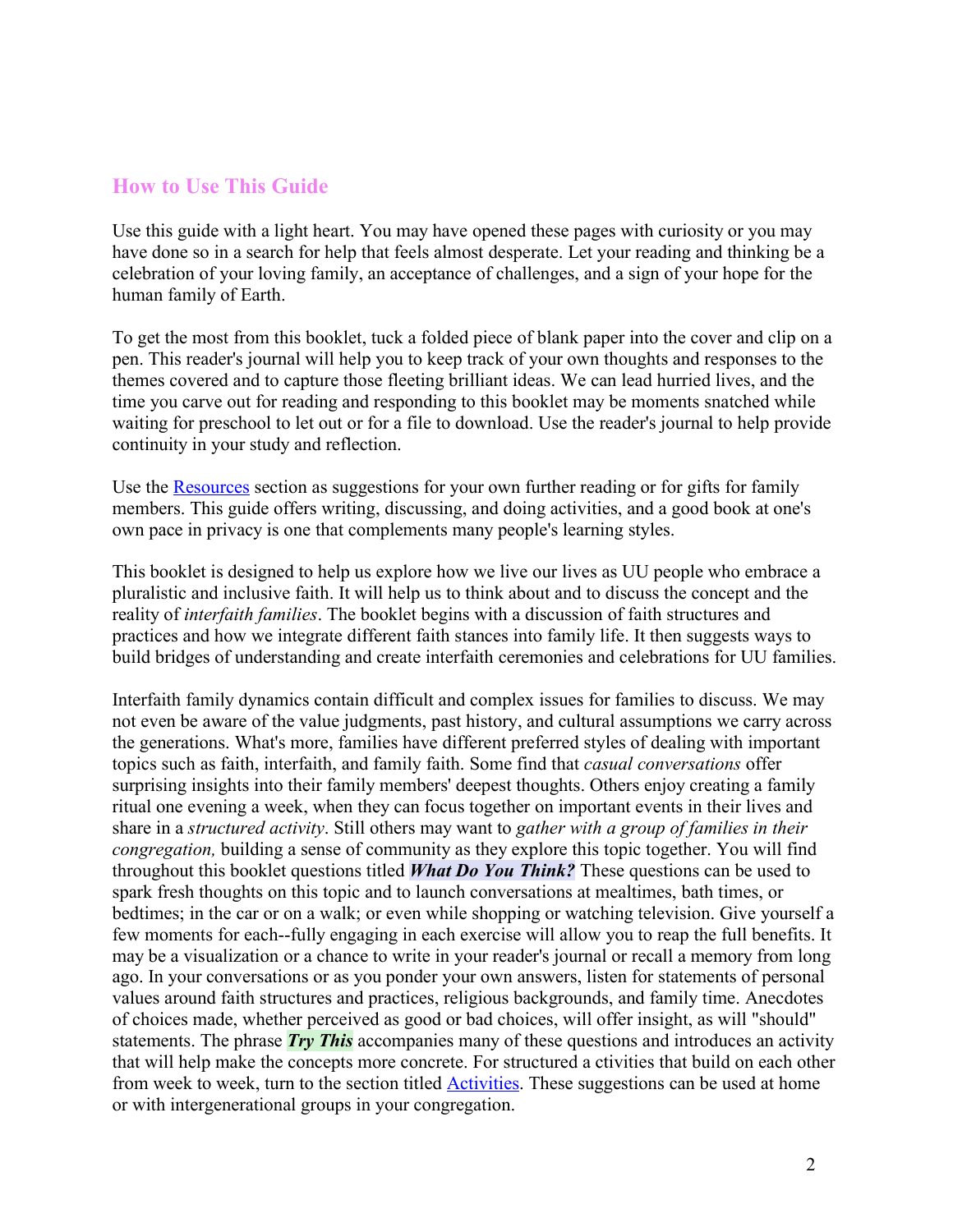#### **How to Begin**

Read through the two essays that follow-What Are Interfaith Families?and Interfaith Families and Unitarian Universalist Faith-and note what thoughts, images, and experiences they bring to mind. Interfaith Families Across the Lifespan then looks at aspects of interfaith dynamics relevant to each age group, from infants to elders. The information and practical suggestions offered here will help you focus on elements that are most appropriate for your family. The Activities section provides exercises for scheduled times together as a family or with an intergenerational group in your congregation. Resources lists books and web sites keyed to different ages that will take your family's exploration of interfaith issues and resources even deeper. At the end of the booklet, you will find the Unitarian Universalist Principles and Purposes and the Principles in Language for Children. The concluding paragraphs offer additional information about the Taking It Home series.

### **What Are Interfaith Families?**

Perhaps we should ask, "Who are interfaith families?" Someone in a family is reading this. Someone in a family--perhaps two parents, perhaps a grandmother--will be a cornerstone in the foundation of an interfaith family.

Interfaith families are groups of people related by ties of relationship (like romantic partnership, adoption, or birth) who share resources (like a home) and whose members follow or have heritage in different faith traditions.

While the definition may be clear-cut, the situations rarely are. Whether the partners in the family come from different faith backgrounds or one of the adolescent children has embraced a new faith different from the family's shared tradition, families face a dynamic tension between upholding and relying on family cohesion and honoring religious freedom.

The personal, idiosyncratic nature of spiritual journey might encourage us to think of every family as an interfaith family. People raised in the same faith tradition, in the same congregation even, nonetheless enjoy a unique understanding and experience of Spirit. These understandings can certainly resist articulation. No wonder that people of different faith traditions find it challenging to live together in a family in a way that supports each person's spiritual growth!

*What Do You Think? What words do you use to define interfaith families? How do you identify interfaith families? What religions and cultures are included in your definitions?*

*Try This: In your reader's journal, make a quick sketch of the structure of your nuclear family- perhaps initials joined by lines. Add in those family members who may not live with you but who have great influence on you. Keep the sketch nearby as a reminder of whom you're thinking of as you read.*

### **What Is Faith?**

Every person makes meaning out of life. A person's faith is that constellation of beliefs, values,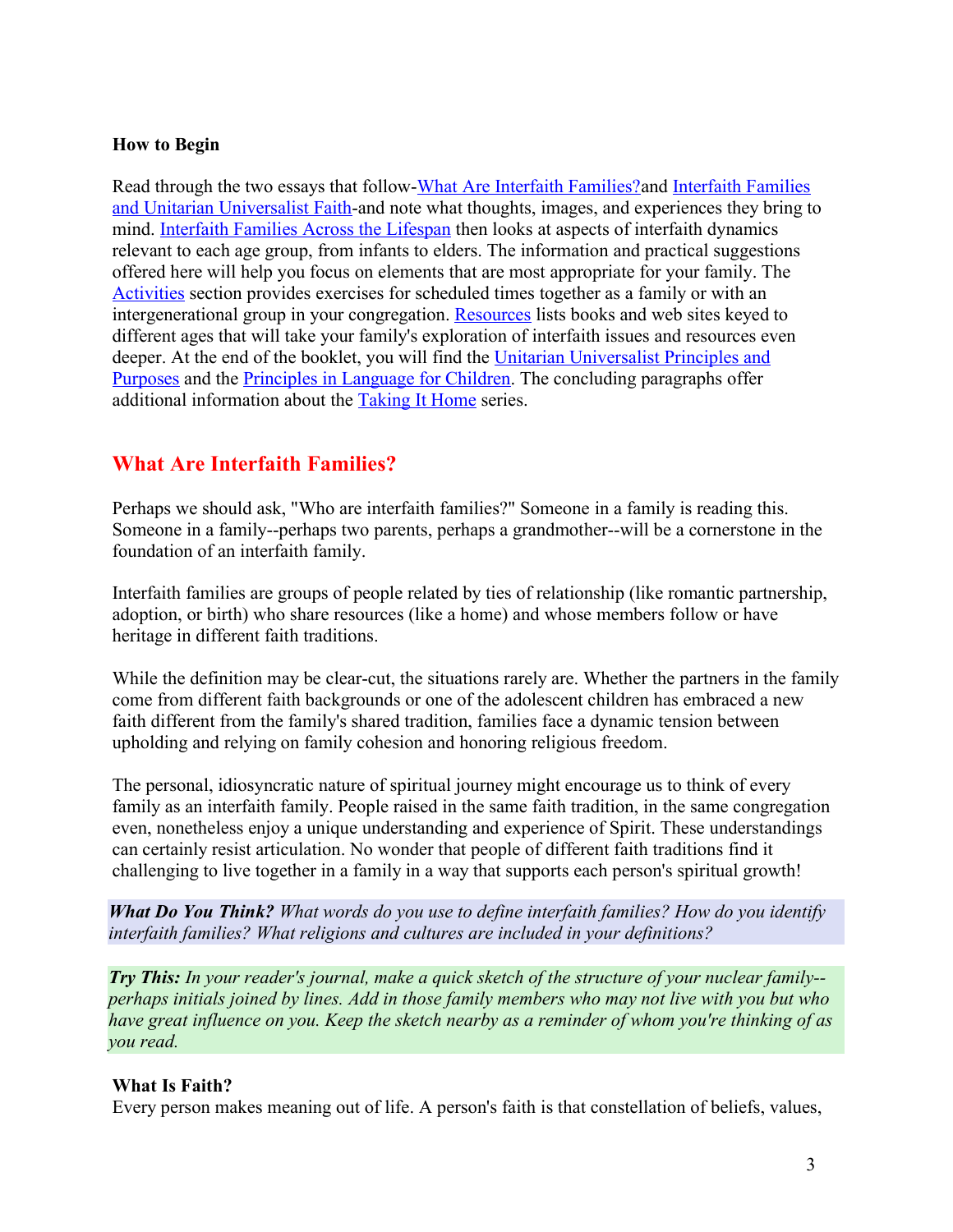behaviors, and responses to life that are both consciously taught and indelibly imprinted by the patterns, activities, and expectations of their families and their culture. A person's faith is always changing as a person gains years of experience and addresses issues of ultimate concern.

Faith development theorist Rev. Dr. James Fowler speaks of faith as a dynamic verb, as an active not static thinking. He talks of "faithing, something we do, a process of wrestling meaning from life, testing it through action, and subjecting it again and again to the scrutiny of our minds, to the leap of our hearts, to the reality of action."<sup>1</sup> Therefore, faith can be defined in a three-fold way as including **belief**--the cognitive (conclusions of our minds), as **feeling--**the affective (those allegiances of our hearts), and as **action**--the behavioral (those things we are willing to put our lives on the line for).

Faith is also a cultural-linguistic context for understanding and responding to life. Faith acts as a structure for living because it defines human nature, names the nature of God (the ultimate), and identifies patterns of expectation for individual and social relationships and for our relationship to the earth.

Every person has a **faith structure**, regardless of whether she or he is **religious** and regardless of whether the faith is formed around a theistic belief in God or a humanistic belief in the ultimate potential of every person's ability to respond to the good.<sup>2</sup> A faith structure emerges from our critical growing-up years. It determines what we see and what we fail to notice, how we conceptualize, how we express what is meaningful, and how we arrive at our personal sense of appropriate responsibilities and roles. Faith is an expression of meaning revealed in the way a person lives his/her life-the ultimacy and intimacy that underlie one's worldview and value system.

*What Do You Think? How do you use the word* faith*? How do you express your faith? Your understanding of faith and faith development probably has changed over the years. As you reflect on your faith history, who influenced your meaning-making decisions?*

*Try This: Think back to a person who influenced your faith development as you were growing up. It can be someone from your own (or your family's) religious tradition or it can be anyone you noticed or thought about in this way. Write down in your journal the name of this person, the age of this person, your age at the time of your remembrance, what qualities or behaviors made this person faithful or religious, and what influences this person had on your faith development or religious identity.*

### **Tools of the Journey**

The members and structure of each unique family shape its character. Your experience as an interfaith family certainly cannot be pigeonholed. Interviews with different interfaith families do show common themes, however. A few examples will illustrate the tools that each of these families found indispensable in their interfaith journeys.

*Knowing Yourself, Educating Yourself:* Ed and Kathy have a strong marriage with two bright and wonderful sons. Ed's Muslim family accepts Kathy's Christian one as "People of the Book"- fellow monotheists and spiritual descendants of Abraham. Kathy enjoys her in-laws very much and knows they're wonderful grandparents, but she has a hard time thinking about their family's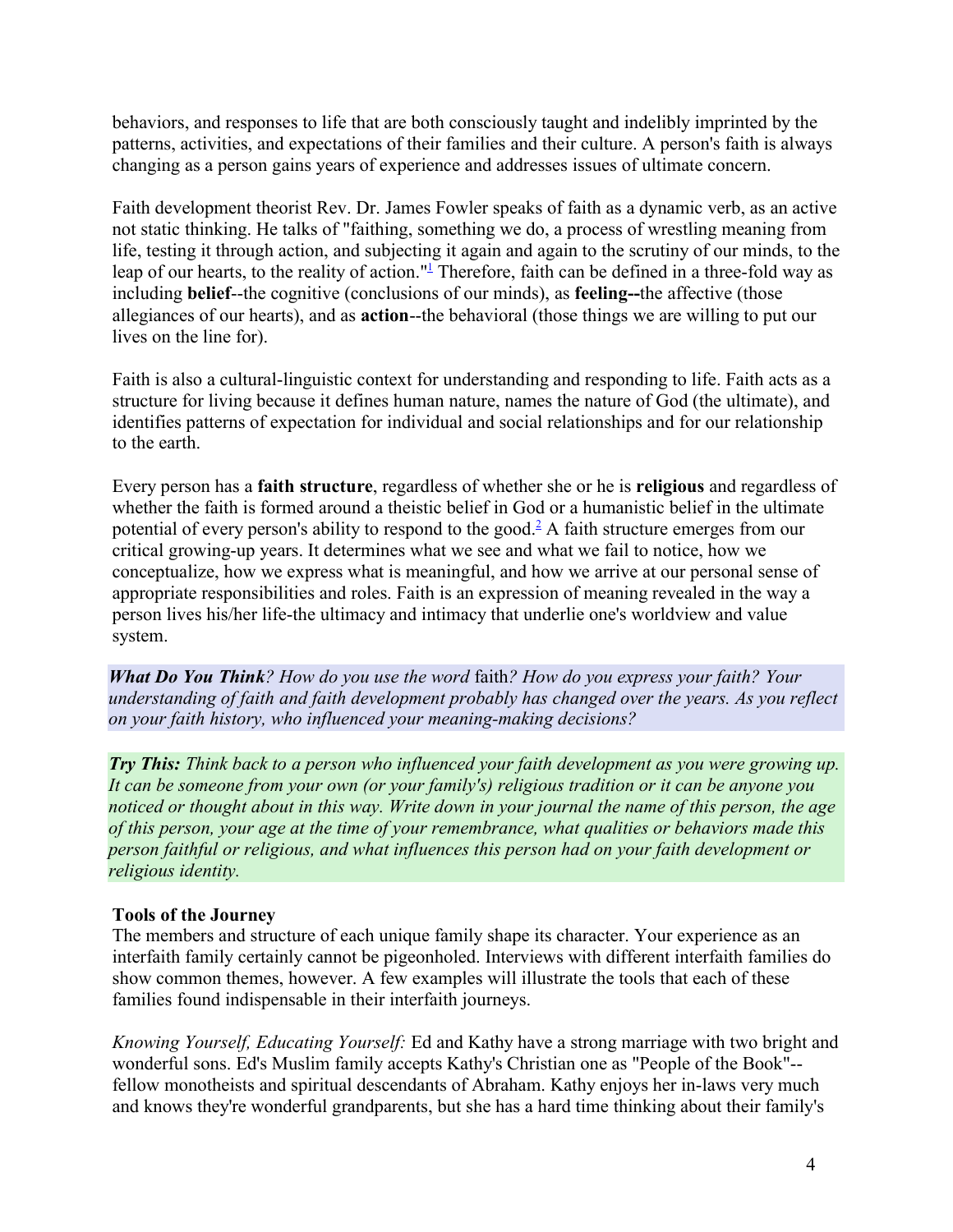mixed faith. Her childhood church filled her with images of damnation for all who did not fit into that church's community. Although she rejects that notion intellectually, she is bothered by the emotional images from her childhood.

Kathy observes that strong self-awareness has been her key to addressing her inner conflict. She has honed the skill of observing herself when she feels anxious about matters of faith. "Is this anxiety coming from me?" she asks. When the answer is yes, she reminds herself to respond to the present situation calmly and save her anxiety for personal reflection time later. When the answer is no, the anxiety is really coming from the situation, she can rely on the strength of her relationship with Ed to address it directly.

She has begun reviewing her memories of her childhood church. She recalls the moments that she treasures--feelings of community, beautiful music, and a strong sense of God's love. Kathy carries these gifts from her church of origin forward into her spiritual life today and hopes for these to be part of her sons' spiritual lives. This memory review allows Kathy to separate out the memories of her childhood church that she doesn't need--ideas about fear and exclusivity that are not part of her adult understanding of her own spiritual life.

About once a year, Kathy learns something new about Islam. Sometimes she reads a book ("In January," she says, "when all I want to do is curl up with a book and a cup of tea."). Sometimes she attends religious observances with her husband; since they live in a rural area, the trip involves a long drive home when she can ask questions. Once she traveled with her boys and husband and in-laws to Iran to visit Ed's cousins, where she experienced immersion in Islamic culture.

Knowing herself, understanding her religious past, and learning more about Ed's faith tradition have deepened Kathy's clarity about her own and her family's spiritual path.

*What Do You Think? What mementos or photographs come to mind when you think back on your childhood religious experiences? Do any symbols or events evoke painful (or happy) memories?*

*Try This: Jot down one memory from your childhood spiritual life (even if you didn't attend religious services). Decide and note if this memory is one to draw from now in your spiritual journey or one to let go.*

*Communication:* Nancy grew up attending church weekly with her parents, who were very active in church leadership. Jan grew up in a family that rejected religion and taught her a very strong skepticism of anything unempirical. They've been partners for almost fifteen years and find that communication has been key to honoring one another's spiritual path.

Jan tells us, "In the beginning of our relationship, whenever I said anything about Nancy's church, it sounded as though I were belittling her experience." Nancy didn't want to keep part of her life separate from Jan, so she spoke up and they talked about what was happening. Now both partners think before they bring up a sensitive subject.

"I make sure that my nonverbal message matches my words," says Jan. And she's set aside her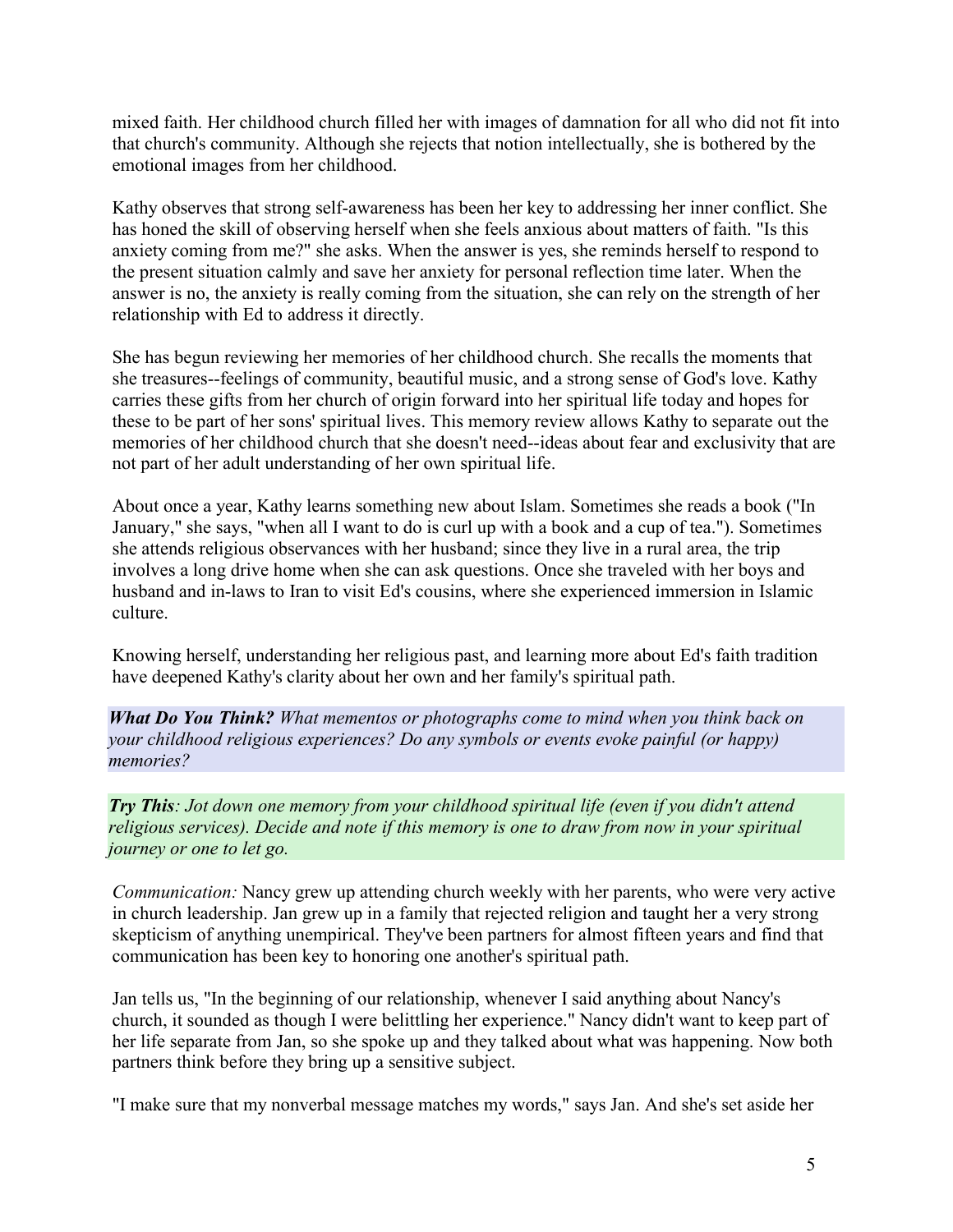drive to "score points" for being more scientific.

Meanwhile, Nancy invited Jan to attend a service when she knew the topic would be of particular interest to Jan. "Half of communication is listening. Going to the service helped me to learn more about this important part of Nancy's life." Nancy has made it clear that she doesn't expect Jan to become a churchgoer--and that she will continue to invite her when she thinks Jan would particularly enjoy the service.

#### **Interfaith Relationships**

In talking about interfaith issues and relationships, Rev. Lucinda Duncan, in her adult education program on interfaith issues, looks at the twin issues of intimacy and loss to understand how grief accompanies religious change. She posits that often interfaith couples or individuals who have left their faith of origin sometimes express feeling of a growing sense of religious loss and an inability to understand one another's motivations or responses.

Many people in interfaith relationships harbor fear that if they push too hard to maintain one system of intimacy (religious) they will necessarily lose the other (primary relationship). It's important for partners and family members across the generations to express their religious feelings, memories, and expectations. It takes courage to risk expressing your innermost faith stance, especially if you feel that someone close to you may disagree or not empathize with your religious perspective.

Many authors addressing interfaith relationships write about the importance of understanding that to enter into an interfaith relationship is to walk into an extended period of religious transition. Sometimes there is the loss felt by realizing that you may have to let go of the certainty and fullness of your "cradle" religion. At another level, the ambiguity and uncertainty that you feel may be a mask for the fear that part of your inner identity may have to be opened to examination and discussion. Rev. Debra Haffner offers some Tips for UU Interfaith Families: Be sure the children know about their religious heritage; Communicate about religious differences with love and respect; Look for ways to adapt traditional religious practices; Get together with other interfaith families; Give your family skills to stand up for interfaith families when people attack intermarriage.<sup>3</sup>

*What Do You Think? Take yourself back in time and remember a family member who gave you a sense of your religious identity. This family member can be living or dead, a parent or grandparent, extended family member, or someone else living with you. Who are you thinking of? Why? What do you remember learning or doing with this person? Have you shared this memory with someone close to you? Why or why not?*

Our family identity is based on unstated multigenerational assumptions about *who we are*, what constitutes our unique family, and about *whose we are*. There are visible and invisible *heritagecarriers, loyalty-carriers,* and *identity-carriers* in families. In interfaith families these persons and carriers often complicate and destabilize family systems as well as identify and define family systems.

#### **Tools of the Journey**

The members and structure of each unique family shape its character. Your experience as an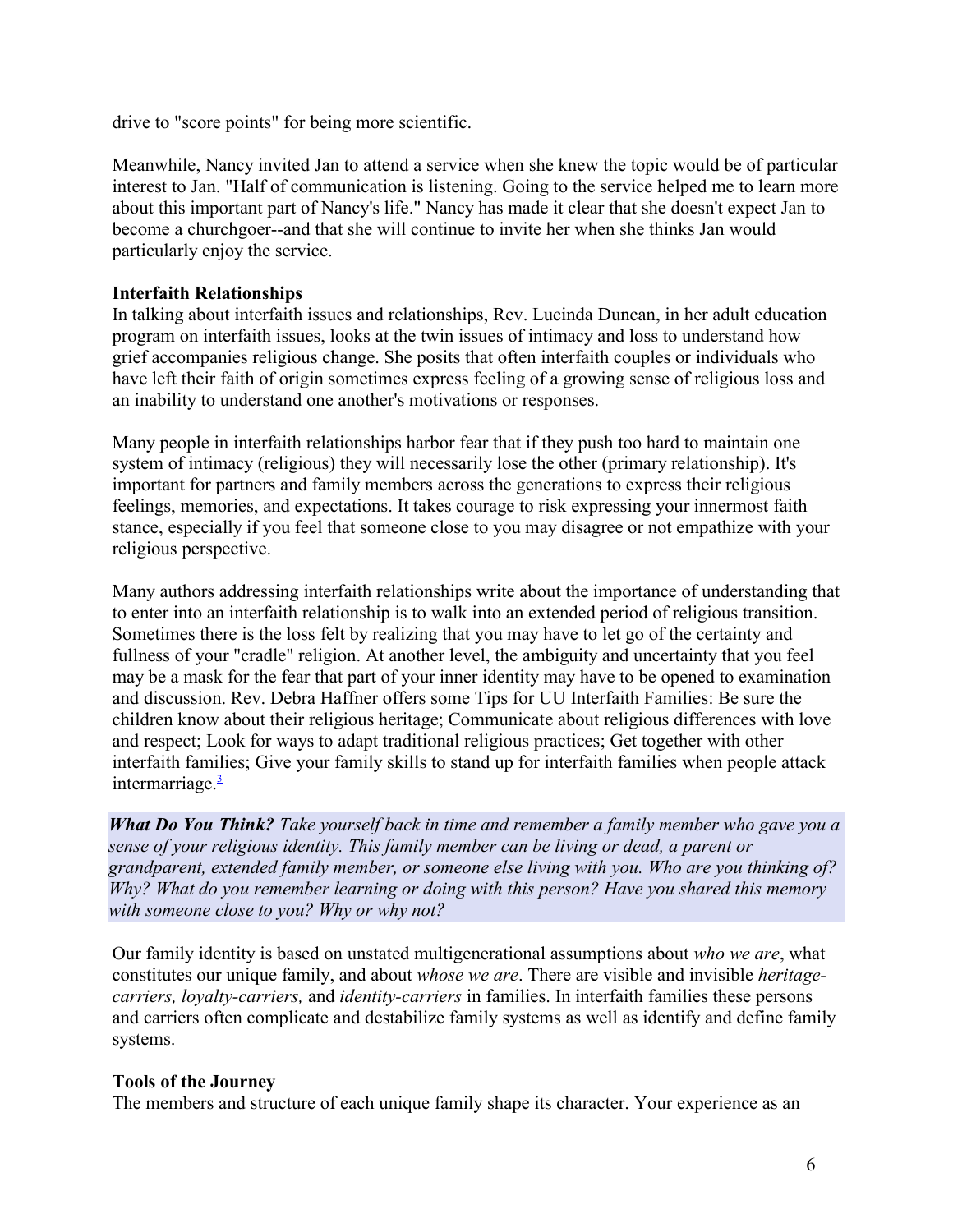interfaith family certainly cannot be pigeonholed. Interviews with different interfaith families do show common themes, however. A few examples will illustrate the tools which each of these families found indispensable in their interfaith journeys.

### *Knowing Yourself, Educating Yourself*

Ed and Kathy have a strong marriage with two bright and wonderful sons. Ed's Muslim family accepts Kathy's Christian one as "People of the Book" - fellow monotheists and spiritual descendants of Abraham. Kathy enjoys her in-laws very much and knows they're wonderful grandparents - and has a hard time thinking about their family's mixed faith. Her childhood church filled her with images of damnation for all who did not fit into that church's community she rejects that notion intellectually, but is bothered by the emotional images from childhood.

Kathy observes that strong self-awareness has been her key to addressing her inner conflict. She has honed the skill of observing herself when she feels anxious about matters of faith. "Is this anxiety coming from me?" she asks. When the answer is yes, she reminds herself to respond to the present situation calmly, and save her anxiety for personal reflection time later. When the answer is no, the anxiety is really coming from the situation, she can rely on the strength of her relationship with Ed to address it directly.

She has begun reviewing her memories of her childhood church. She recalls the moments that she treasures - feelings of community, beautiful music, and a strong sense of God's love. Kathy carries these gifts from her church of origin forward into her spiritual life today and hopes for these to be part of her sons' spiritual lives. This memory review allows Kathy to separate out the memories of her childhood church that she doesn't need - ideas about fear and exclusivity which are not part of her adult understanding of her own spiritual life.

About once a year, Kathy learns something new about Islam. Sometimes she reads a book ("In January," she says, "when all I want to do is curl up with a book and a cup of tea."). Sometimes she attends religious observances with her husband; since they live in a rural area, the trip involves a long drive home when she can ask questions. Once she traveled with her boys and husband and in-laws to Iran to visit Ed's cousins, where she experienced immersion in Islamic culture.

Knowing herself, understanding her religious past, and learning more about Ed's faith tradition have deepened Kathy's clarity about her own and her family's spiritual path.

*What do you think: What mementos or photographs come to mind when you think back on your childhood religious experiences? Any symbols or events evoke painful (or happy) memories?*

*Try this: Jot down one memory from your childhood spiritual life (even if you didn't attend religious services). Decide and note if this memory is one to draw from now in your spiritual journey or one to let go.*

### *Communication*

Nancy grew up attending church weekly with her parents who were very active in church leadership. Jan grew up in a family that rejected religion and taught her a very strong skepticism of anything unempirical. They've been partners for almost fifteen years, and find that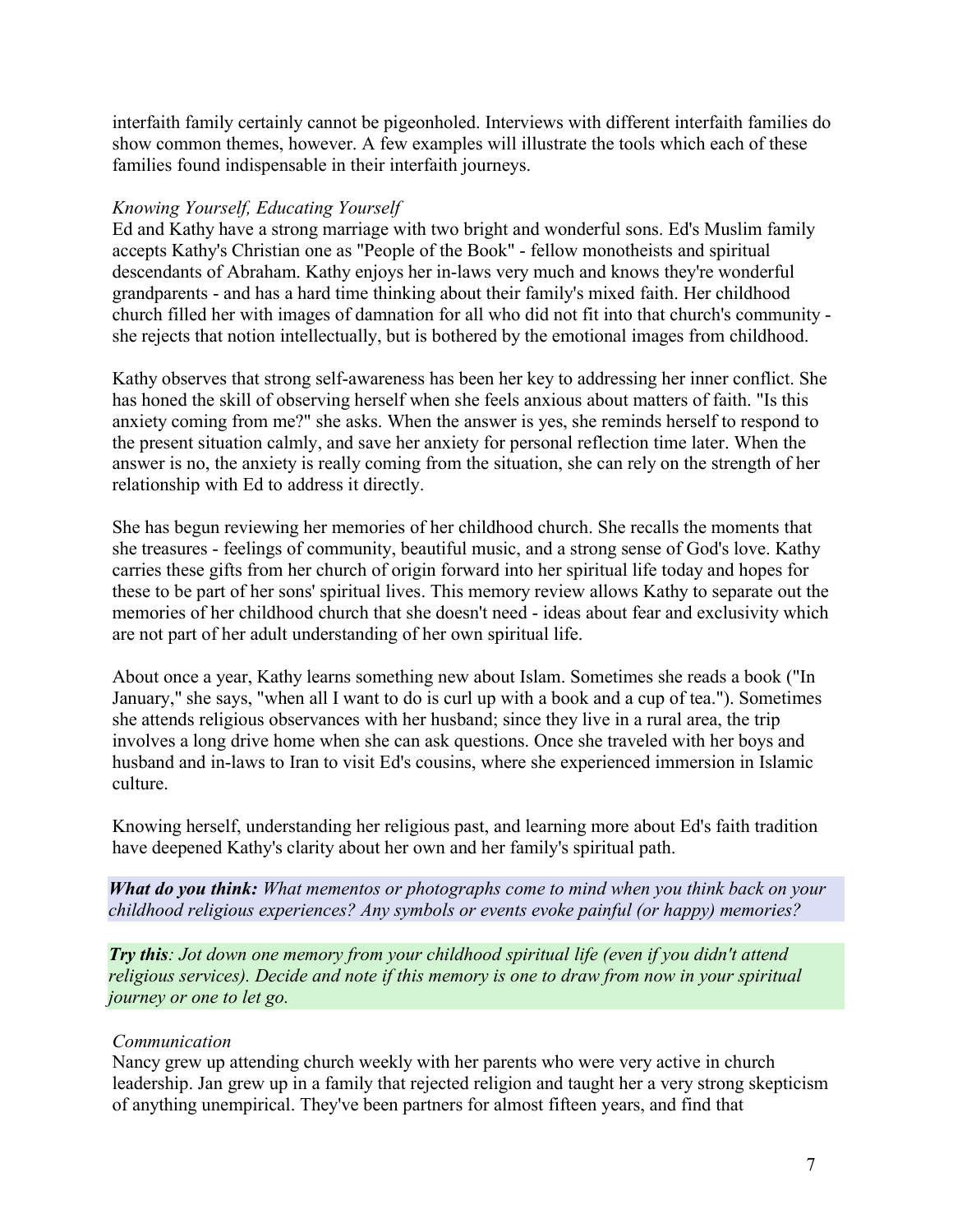communication has been key to honoring one another's spiritual path.

Jan tells us, "In the beginning of our relationship, whenever I said anything about Nancy's church, it sounded as though I were belittling her experience." Nancy didn't want to keep part of her life separate from Jan, so she spoke up and they talked about what was happening. Now, both partners think before they bring up a sensitive subject.

"I make sure that my nonverbal message matches my words," says Jan. And she's set aside her drive to 'score points' for being more scientific.

Meanwhile, Nancy invited Jan to attend a service when she knew the topic would be of particular interest to Jan. "Half of communication is listening. Going to the service helped me to learn more about this important part of Nancy's life." Nancy has made it clear that she doesn't expect Jan to become a churchgoer - and that she will continue to invite her when Jan would particularly enjoy the service.

#### *Boundaries*

Lauren and Will had interfaith challenges from the moment that they announced their engagement. Lauren's family had definite ideas about what they wanted at the wedding, and began planning almost without consulting either bride or groom. Members of Will's family either issued dire predictions about the fate of the marriage, or ignored Lauren and the approaching celebration altogether.

They could not possibly please everyone. They agreed to care for one another's needs first and then respect other family members by expecting them to behave with thoughtfulness and maturity. Absolutely top of their list was the expectation that jokes about the other family's religion would cease and desist.

Establishing clear boundaries like that was no magic cure for the situation. Resistance was expressed on both sides, but both Lauren and Will have politely restated their boundaries over and over. Lauren and Will have thanked Lauren's family for their enthusiasm about the celebration and firmly took over all planning for the ceremony itself. Will's family members have received a letter from Lauren and a visit from Will expressing hope that they would attend the wedding and reception in a spirit of community with and happiness for the new couple.

*Try this: Honestly consider whether you are good at setting and keeping boundaries; also are you good at respecting others' limits? Write down one boundary you will set, enforce, or respect this week that has been troublesome for you in the past. Next week, write about your success.*

### *A Sense of Humor*

Sometimes the obstacles lend themselves to diffusion through laughter. When everyone involved acts out of kindness, the unintended conflicts can provide a good chuckle when they are pointed out.

Andrea and Len grew up as neighbors, attending the church across the street from one another. These congregations are both conservative Protestant churches, their pastors are colleagues, they enjoy an annual summer softball game and picnic together, and Andrea's church opened its doors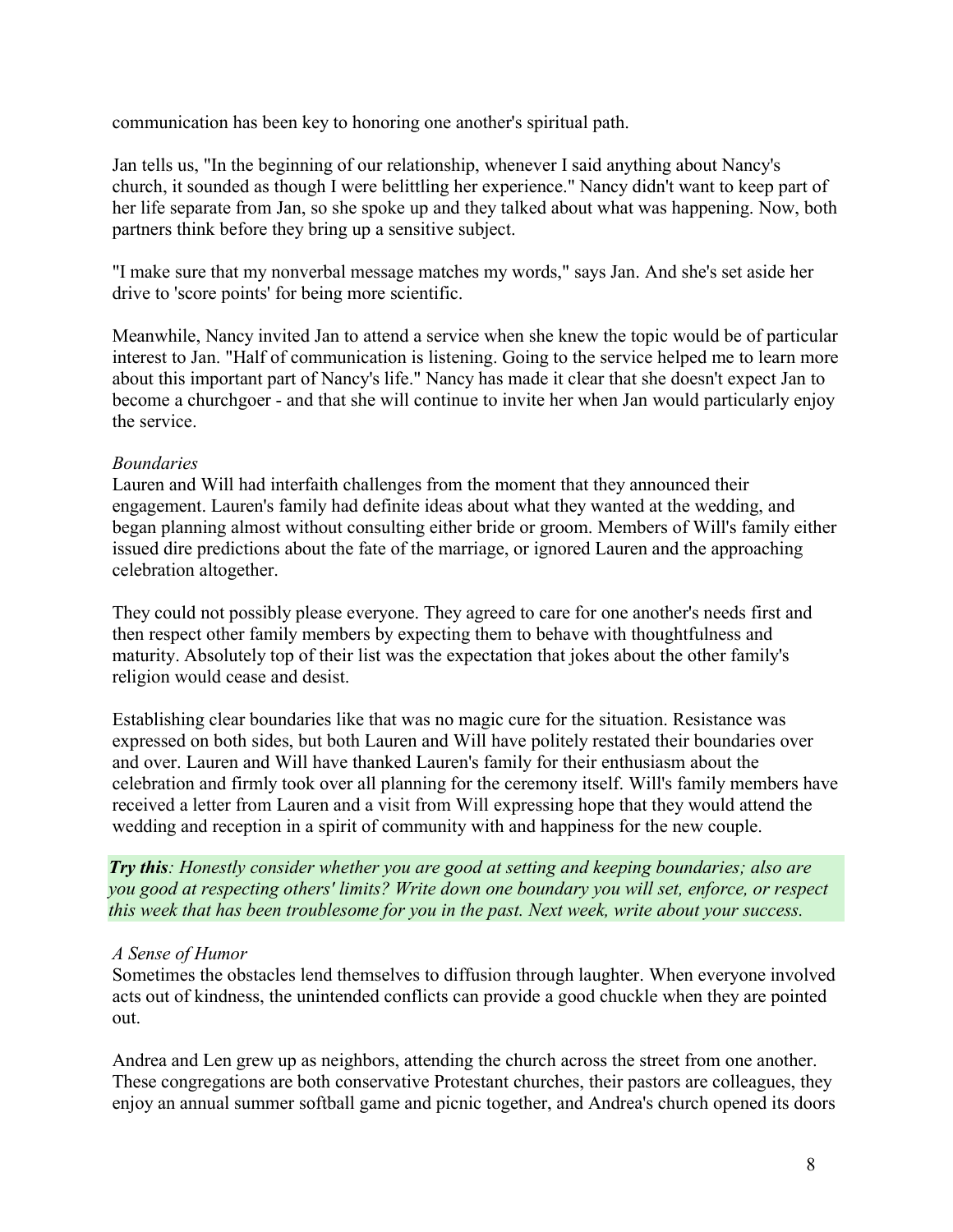wide to offer worship space to Len's congregation when their sanctuary burned down several years ago. Separated by points of church polity and some specific elements of liturgy, Andrea and Len were unprepared for the difficulties presented when they married. Each loved their home congregation and continued to worship there. Members of the two different congregations expected "the other" spouse in this family to become a member of their own congregation.

"I understand exactly what's going on," Len says to the elders in his congregation when they ask when they will see Andrea in church. "Everyone wants to hold the baby." He has responded to their situation with laughter and helped others see that no competition exists between the congregations - except in softball.

*What do you think? When and how have you used humor to diffuse an interfaith family dilemma? Does humor work better with some family relationships and not with others? Why?*

### **Interfaith Families and UU Faith**

*I think that one of our most important tasks is to convince others that there's nothing to fear in difference; that difference, in fact, is one of the healthiest and most invigorating of human characteristics without which life would become meaningless. Here lies the power of the liberal way: not in making the whole world Unitarian, but in helping ourselves and others to see some of the possibilities inherent in viewpoints other than one's own; in encouraging the free interchange of ideas; in welcoming fresh approaches to the problems of life; in urging the fullest, most vigorous use of critical self-examination.*

--Adlai Stevenson, Unitarian layperson, quoted in *A Chosen Faith* by John Buehrens and Forrest Church

A basic premise of our Unitarian Universalist faith is the guarantee that we are non-creedal as a collective faith. Our living tradition draws "wisdom from the world's religions, which inspires us in our ethical and spiritual life." *Deeds not creeds* is the hidden unity in Unitarian Universalism.

This basic Unitarian Universalist tenet--respect for each person's right to formulate his or her own religious perspectives within the context of our Principles and Purposes-- provides the foundation for working with interfaith couples and interfaith families exploring their changing faith perspectives. Indeed, every one of our congregations is, in essence, an interfaith body. All Unitarian Universalists are "building their own theology" as they welcome families with diverse configurations and a wide variety of faith perspectives and religious backgrounds.

### *Will our family be accepted?*

*This is probably the most crucial question many families ask, and we hope that you find the answer to be yes. Unitarian Universalist congregations are deliberate in their welcoming of all kinds of families; we feel that diversity is a treasure that enriches us all.*

### *What can interfaith families expect to find here?*

*In many Unitarian Universalist congregations, they can expect to find that they are far from alone! We are often the "right fit" for interfaith families. Many congregations honor major*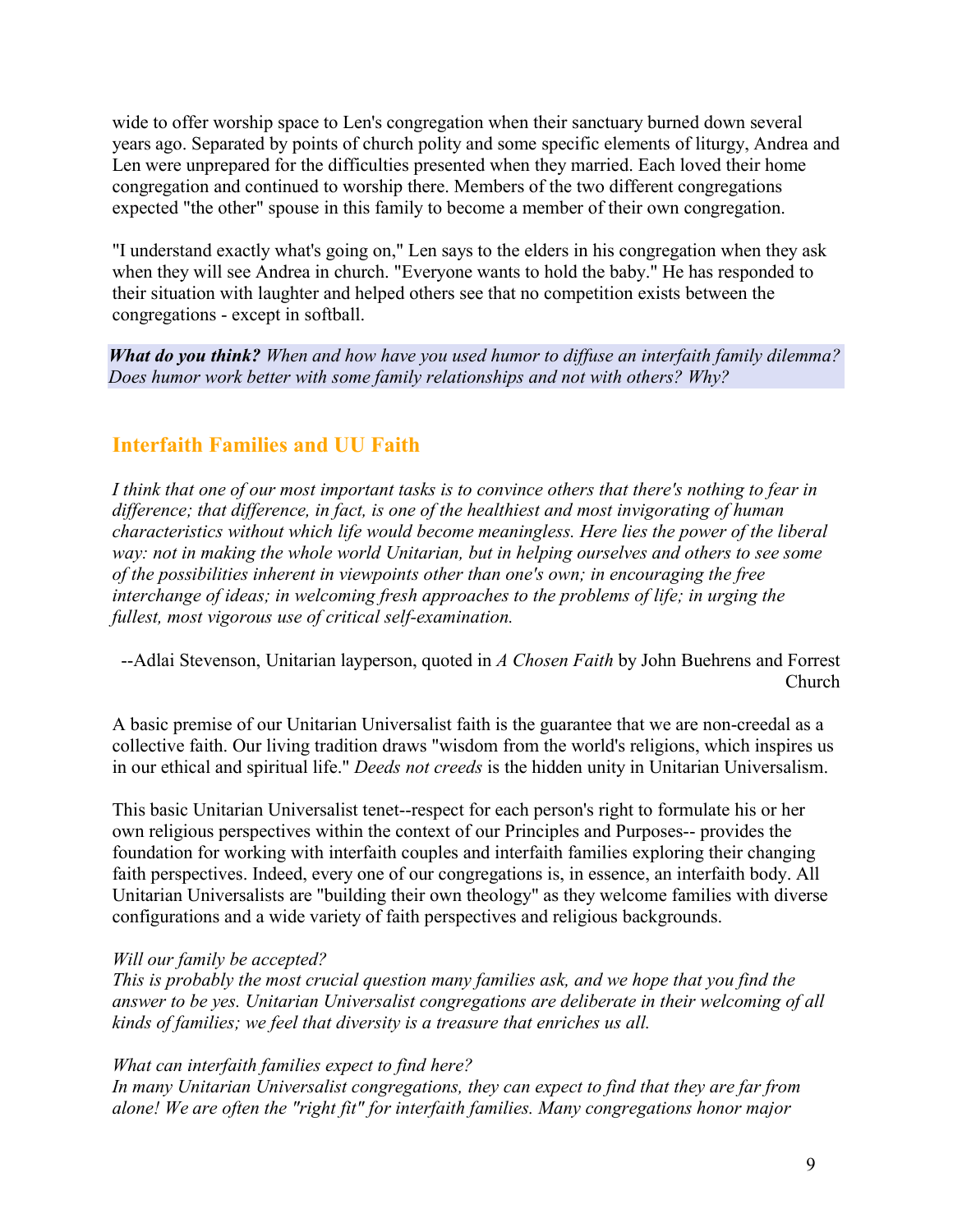*Jewish, Christian, and other religious holidays. A Seder might be held days before an Easter service, for instance. Both the Jewish and the Christian scriptures, along with the sacred writings and thought of many other religions, form the basis of many of our curricula. We know there is value in all of them.* 

-- Gaia Brown, *UU Religious Education and Your Child*

The first Principle of Unitarian Universalism affirms the inherent worth and dignity of every person. Interfaith families will find themselves welcome and supported--whether your interfaith paths are a struggle or a joy for your family. Children in Sunday School will learn through study of this Principle that each person is a gift whom we treat with respect and kindness.

The eighteenth-century minister Hosea Ballou zealously studied scripture for clues about the nature of God and the concept of damnation. He found a God of infinite love and mercy, incapable of consigning souls to a position outside of Grace. Ballou's uplifting and hopeful preaching about universal salvation was one of the cornerstones of early American Universalism.

A UU congregation is a place to examine and let go of old images of damnation or exclusion of people from another faith tradition and any other ideas that are not constructive to your interfaith family. In UU Sunday services and informal gatherings, leaders and members strive to make their connections inclusive.

Our third Unitarian Universalist Principle affirms our acceptance of one another and encouragement to spiritual growth. The religious heritage and past experience of every person are honored in a Unitarian Universalist congregation as steps on each person's idiosyncratic path of lifelong spiritual development. We are working together to know one another and to celebrate one another's unique gifts and contributions to the congregation. Children in religious education will learn that this Principle reminds us to learn about one another and celebrate the diversity of people who share the journey.

Our fourth Principle of Unitarian Universalism affirms a free and responsible search for truth and meaning. Every thoughtful religious heritage carries truth and beauty, and we gratefully receive wisdom from them as we learn.

We have no creed that each member is expected to believe and profess. Rather the search is free. The search may therefore be much more difficult! A UU minister or congregation is not about to hand anyone a solution to the tough religious questions.

We come together to support one another on our individual searches and to share our stories. A UU congregation is a place to cherish the wisdom, traditions, spirituality, and beauty of your own faith tradition(s), celebrating those facets that are true and right for you.

We hope interfaith families find a hospitable setting in Unitarian Universalism to process their experiences, fears, and hopes; to acquire helpful family assistance with complicated interfaith issues; and to live faithfully, regardless of religious backgrounds. May our congregations be safe places to engage in personal reflections and interfaith discussions. May our congregations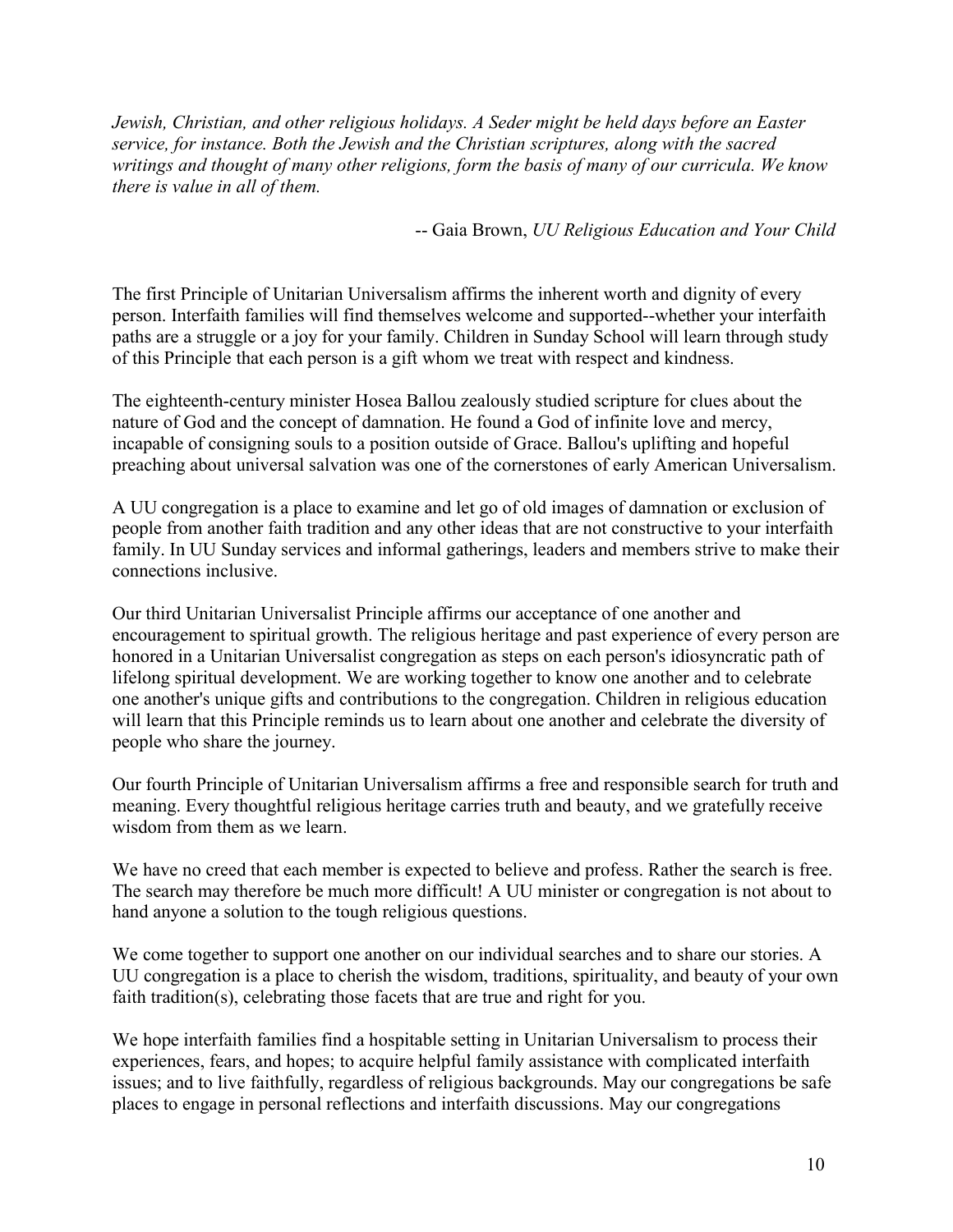provide opportunities for spiritual growth and family explorations into interfaith issues and constructions of religious meaning. Our goal for every interfaith family is effective interfaith communications leading to mutual insights and family dialogue nurturing mutual respect.

#### **When Interfaith Partners Need Help: Turn to a Therapist or a Minister**

Interfaith cultural differences do matter! Denial of their differences can sometimes drive couples apart more powerfully than clashes over them. When interfaith partners do struggle with their differences, the greatest potential for destruction of their relationship lies in how they manage conflict, not in the actual differences.

All couples wrestle with the tension between disagreement over faith issues and remaining close. All interfaith partners try to achieve a balance between intimacy and religious identity. Interfaith differences can easily upset that balance. At crucial moments in the life cycle of the relationshipplanning the wedding, the birth of a child, deciding on family rituals and celebrations, rites of passage for children, sickness, death-the balance is upset. Not all couples run into trouble over these challenges, but many do.

Paul Sanders and Susan Sances are both clinical psychologists in Chicago and they are an interfaith married couple. Together they founded Interfaith Holidays, a consultation service committed to helping interfaith couples share their traditions (www.interfaithholidays.com). They articulate three ways that religious/cultural tensions can put a marriage at risk and how counseling can help.

- *Avoidance of Difference* Sometimes the marriage is not working and one or both partners are dissatisfied but unaware of the impact of their religious and cultural differences. Couples who try to deny and conceal cultural tensions actually tend to become more emotionally distant, isolated, lonely, secretly resentful, and depleted. Interfaith concerns may be among several significant issues they are ignoring. Because they try to avoid conflict at all costs, they are vulnerable to unexpected outbursts or serious withdrawal. With avoidant partners who deny potentially explosive feelings, therapists and ministers may need to reinforce general skills for tolerating and managing conflict as they begin to address unacknowledged tensions.
- *Gridlock* Sometimes couples are aware of their interfaith differences but don't know what to do about them. These relationships are thrown into upheaval at the prospect of an emotionally loaded religious/cultural event. How well partners navigate this sort of upset ultimately depends on how effectively and respectfully they wrestle with each other's needs and one another's identity. Helping interfaith couples get past the usual arguments to the deeper meanings can be difficult work. The goal for therapists and ministers is to help these couples share the anxiety, guilt, and insecurities evoked by their most troublesome differences.
- *Yearning for Spiritual Connection* Sometimes interfaith partners seek help to get through an impasse in their spiritual life together. When a couple worries that their relationship cannot handle conflict, they avoid tension for the sake of harmony, and over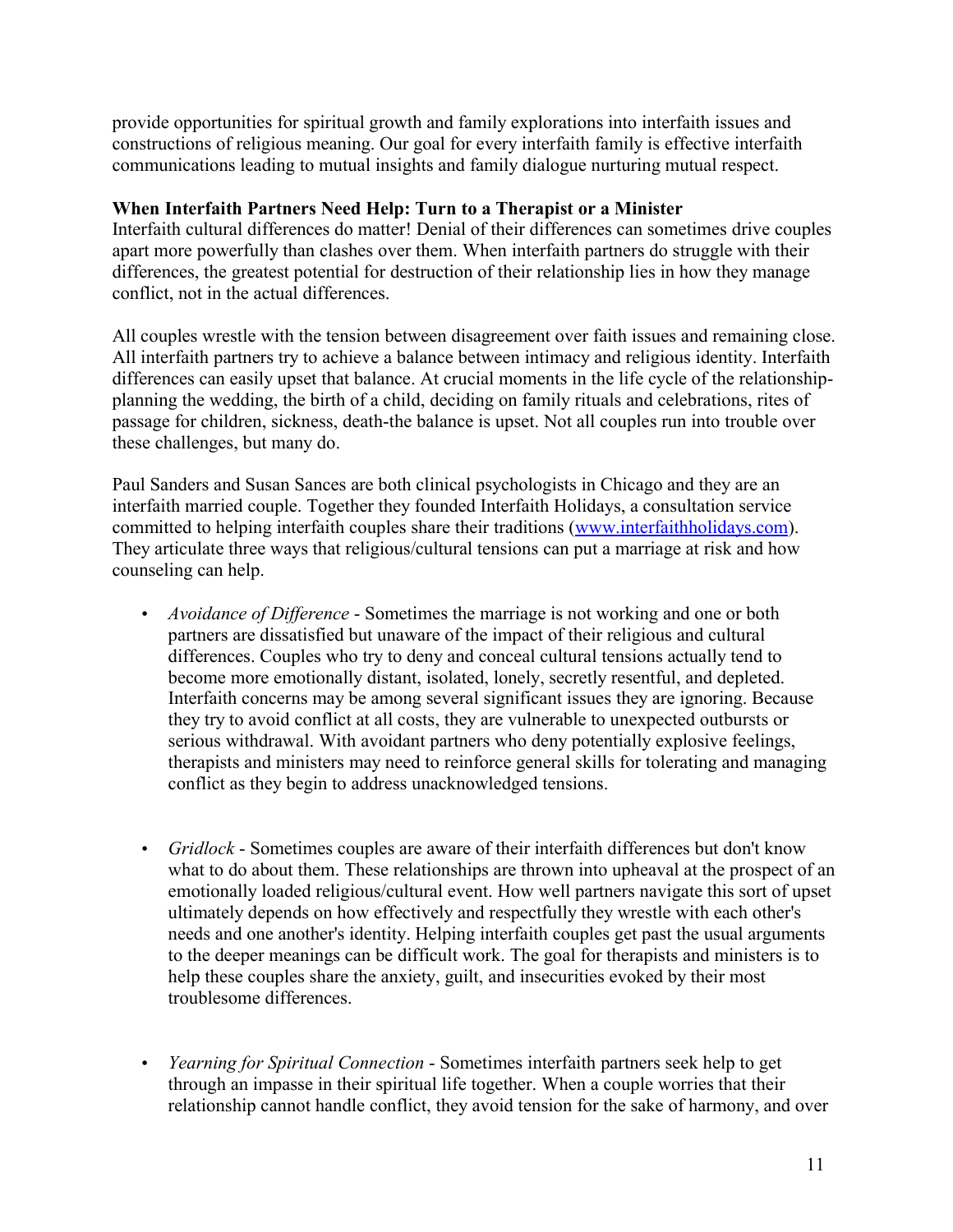time their rituals fail to reflect the richness of their individual differences. The goal for ministers is to support partners as they discuss unmet spiritual needs more boldly so that they can creatively explore fresh and evocative practices.

• *Final Note* - According to Sanders and Sances, the unwavering goal of the therapist or minister is to provide safety and the tools couples need to address differences while remaining close. As in all good relationships, a flexible balance between conflict and intimacy is key.<sup>4</sup>

*What Do You Think? If you are an interfaith couple, what issue is so important to you that you are afraid to raise it with your partner for fear of destroying your relationship? Who could you talk to about this fear and this interfaith issue? Could you both talk about this matter with your minister?*

*Try This: Answer these questions in your journal: What are some of the traditions from your religious background that are important to bring into your family today? If you could bring one tradition from your faith tradition into your life now, what would it be? Why?*

### **Coping With Conflict: Focus on Common Values**

The merger of two separate individuals into a single family is bound to cause conflict, even if both partners come from the same cultural and religious backgrounds. Conflict usually erupts around a few central issues, which include the distribution of power in the marriage, the distribution of wealth, interfamily dynamics, and the raising of children.

With interfaith unions, these important issues often take a backseat to more pressing interfaith conflicts. Religion is often used as a tool for division and exclusion. To succeed in an interfaith marriage, couples need to be open to common faith values. Interfaith couples need to spend time moving past the outward signs of their faith and learn the real meaning behind religious practices and understand the values that those practices are meant to support.

Interfaith couples need to move their common values to the center of their family culture. We learn about values and ethics from our parents and community and from the culture around us. They shape what we say and do throughout our lives. As interfaith couples face external pressures to their marriages, they need to pay attention to two basic principles--first the motivation that led them to marry and become a family and second the common values that nurture their important relationships.

*What Do You Think? Are you aware of the values and ethics that shape your life? Do you know which values you want to pass along to your children? How do you express, demonstrate, and model your core values to your children?*

The common values that bind you together as an interfaith couple need to come alive in your family, and the growth of these values needs to be encouraged in the lives of your children. In creating a new family, interfaith partners have to define for themselves how they live and how they act and reflect their shared common values.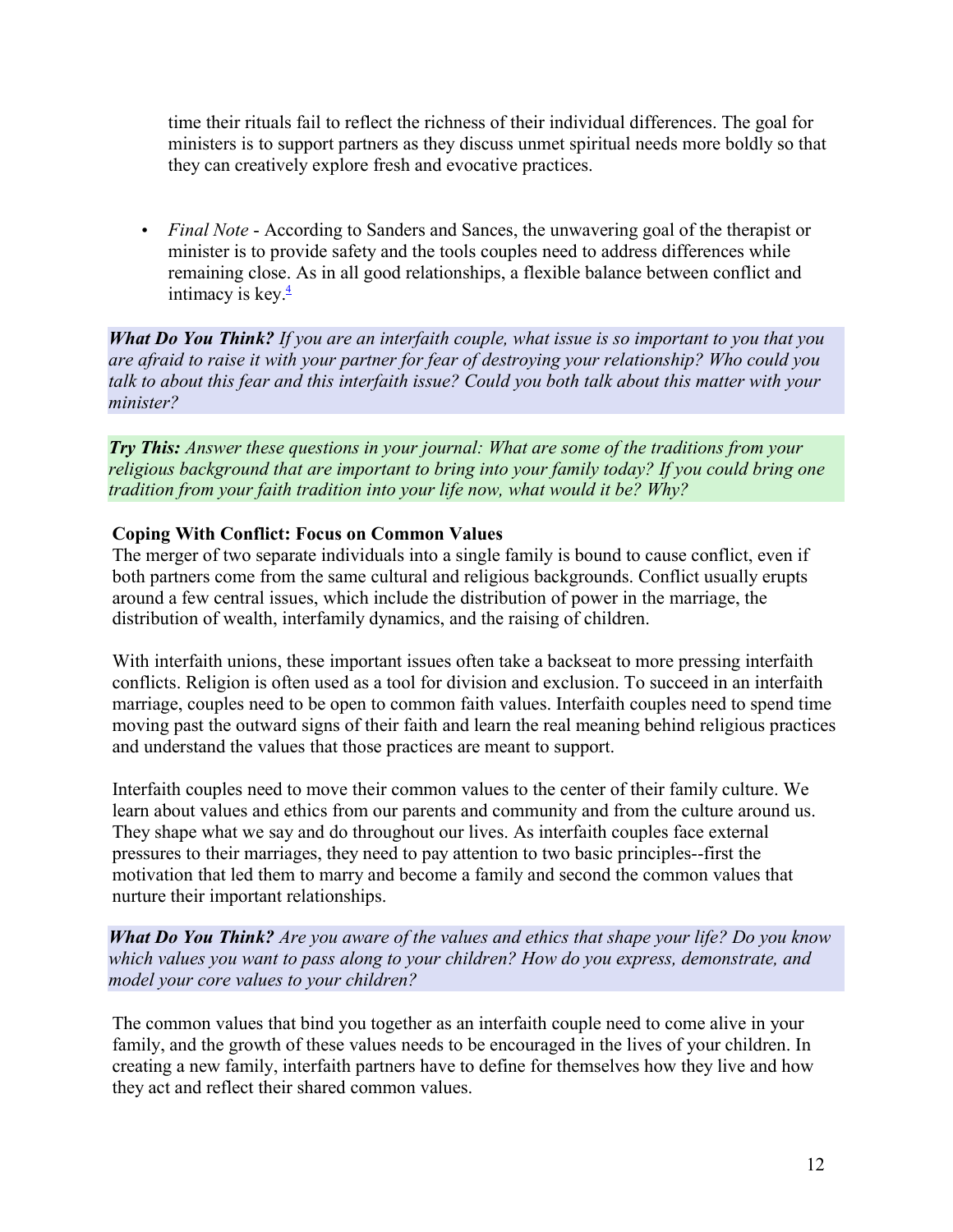Raising children in a society that condones hate, anger, and violence and accepts crude, rude, and violent behavior can be difficult. But we can celebrate the fact that children learn by example, and we know that parental and familial influences on them are primary. Couples/partners with successful intermarriages realize that they are blazing new paths through interfaith territory. Most couples make their own way as they go along, but it's vitally important to remain consistent in their common values and loving attitudes. Each interfaith couple is creating a new family. And they have to define themselves, how they live, and how they act (and react) to daily situations in ways that reflect the common values that they share.

*Try This: Think about what interfaith issues are difficult in your family. Write in your journal responses to the following questions and then discuss with your partner the similarities and differences in your responses. When does conflict arise? How have these issues been resolved? Does your practice of Unitarian Universalism help or hinder these differences? Give examples.*

#### **The Gifts of a UU Faith Community**

A faith community is a central component in religious identity and faith development. Unitarian Universalist congregations welcome people from all faith traditions to bring their doubts and their conviction, their hopes and their fears, their failures and their aspirations. To be religious means to be in relationship with others. The religious qualities of love and justice become real only when they are experienced, tested, and deepened in community. The Unitarian Universalist values of respect and acceptance, compassion and forgiveness, peace and justice become real when they are learned and practiced in a community whose hearts and minds are open to one another. In Unitarian Universalist congregations, interfaith couples, interfaith parents, interfaith children, and interfaith families can learn to develop their interfaith identity as they are coached and held accountable for their family values as they are expected to live them out.

When an interfaith family's path is difficult, your Unitarian Universalist congregation offers assistance in the form of pastoral care, education, and community.

*What Do You Think? Who can you go to in your congregation when you need care, advice, or guidance? What educational opportunities are available for interfaith families? How does your congregation give you a sense of belonging and community?*

*Try This: Jot down in your reader's journal one hope and one concern you have about being an interfaith family in a Unitarian Universalist congregation. Imagine both thoughts working out as well as possible.*

### **Interfaith Families across the Lifespan**

#### **Babies**

Babies can bring a family together in joyous celebration of new life. They can also raise questions about the religion(s) in which the child will be raised. New parents who are just working on getting enough sleep might find themselves overwhelmed by well-meaning new grandparents and aunts and uncles.

Every faith tradition has a ceremony to welcome babies. This ceremony expresses all the hopes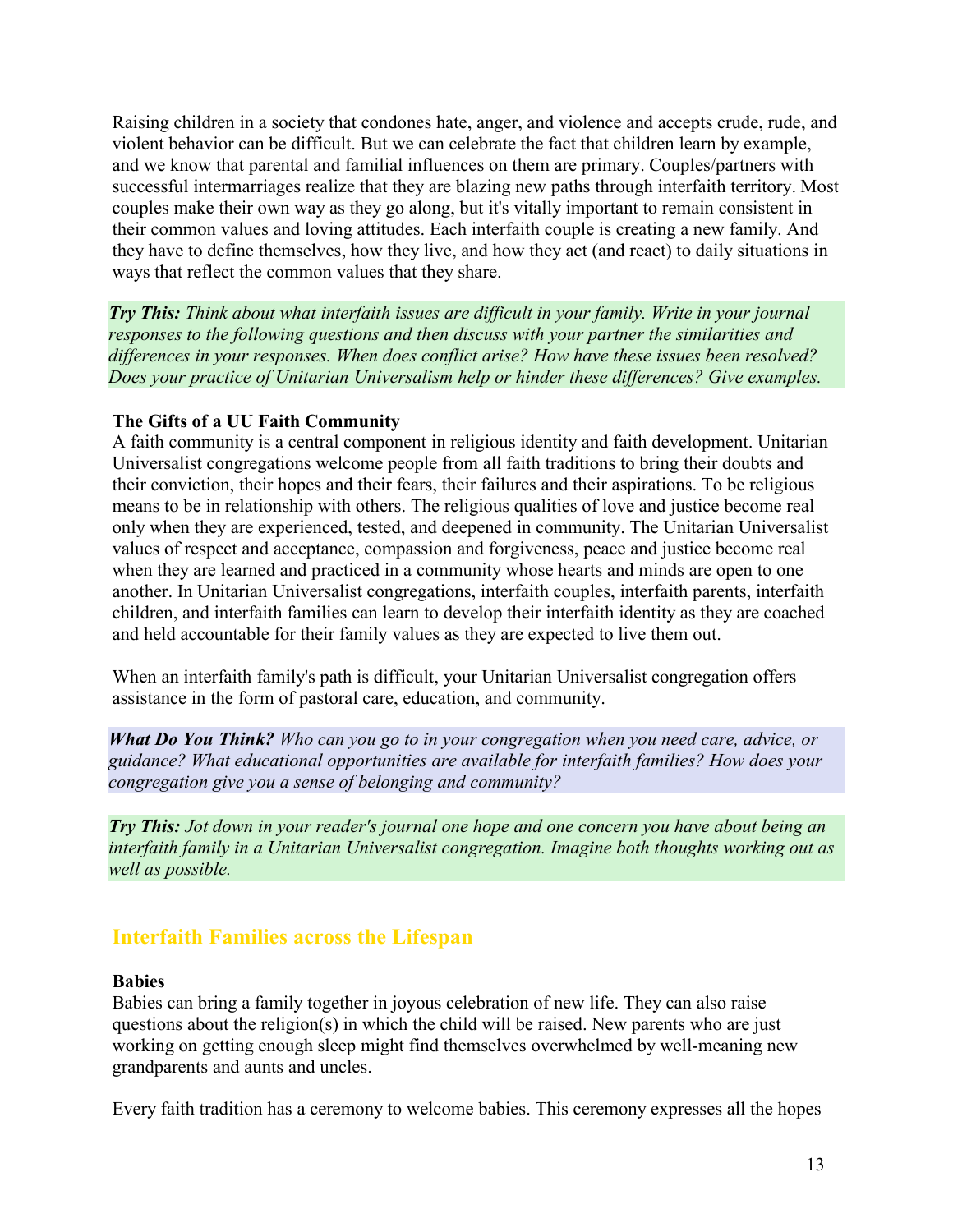and love that a family and congregation have to offer the child. While it may not be important to the baby in the moment, it is a memory to be shared with the child, linking the child to her/his family and her/his heritage.

Often the child's name is given and the baby is dedicated to a particular religious tradition. You will find in a Unitarian Universalist congregation that the minister will work with the parents to craft a ceremony in which the child is dedicated to a pluralistic faith and that congregation dedicates itself to the raising of the child. Any elements that have meaning to the parents can be included in the ceremony--especially those traditional elements from the parents' and grandparents' faiths. Grandparents will find a community committed to raising the baby in a loving, peaceful, free, and just world and that honors the wisdom of the baby's family faith traditions.

Babies' faith development does not depend on a particular creed or faith tradition. One of a baby's greatest learning tasks in the first year is the concept of object permanence--the idea that parents exist when the baby can't perceive them and will return to perception later. This idea lays the foundation for faith in "things not seen"--in knowing that Spirit exists outside of normal perception.

*Try This: Look at the order of service for a friend's interfaith baby dedication ceremony or a sample Unitarian Universalist baby/child dedication celebration. What vows were spoken in the ceremony? What promises were made to the child in the ceremony? How are these vows and promises interfaith and/or Unitarian Universalist? Write in your journal the important elements of a baby dedication that you will have/have had in your family celebration.*

### **Children**

Once a child is communicating, listening to stories, and asking questions, parents will find themselves the primary religious educators of a bundle of curiosity. Your UU congregation can help along the way, creating a place where the children are free to search, to ask, and to learn what is true and right for themselves. The children will learn that

*The living tradition we share draws from many sources... Wisdom from the world's religions which inspires us in our ethical and spiritual life.* 

--Unitarian Universalist Association *Principles and Purposes*

Children in an interfaith family need clarity about who they are. An ever-evolving (and often complex) religious identity gives them ground to stand on, holidays to celebrate, and a way to have similarities with and differences from other children to explore and accept. The adults in their life have the responsibility of helping them learn that they are not just part of a "neutral" religion. Their family's constellation of traditions may be a work in progress--but the core values and ethics embodied in those traditions will be constant.

Children left to "find their own way" in religious exploration don't even have landmarks on the journey. Children who have a regular experience of religion, even if they choose to follow a faith tradition different from the one in which they were raised, will know what healthy, sustainable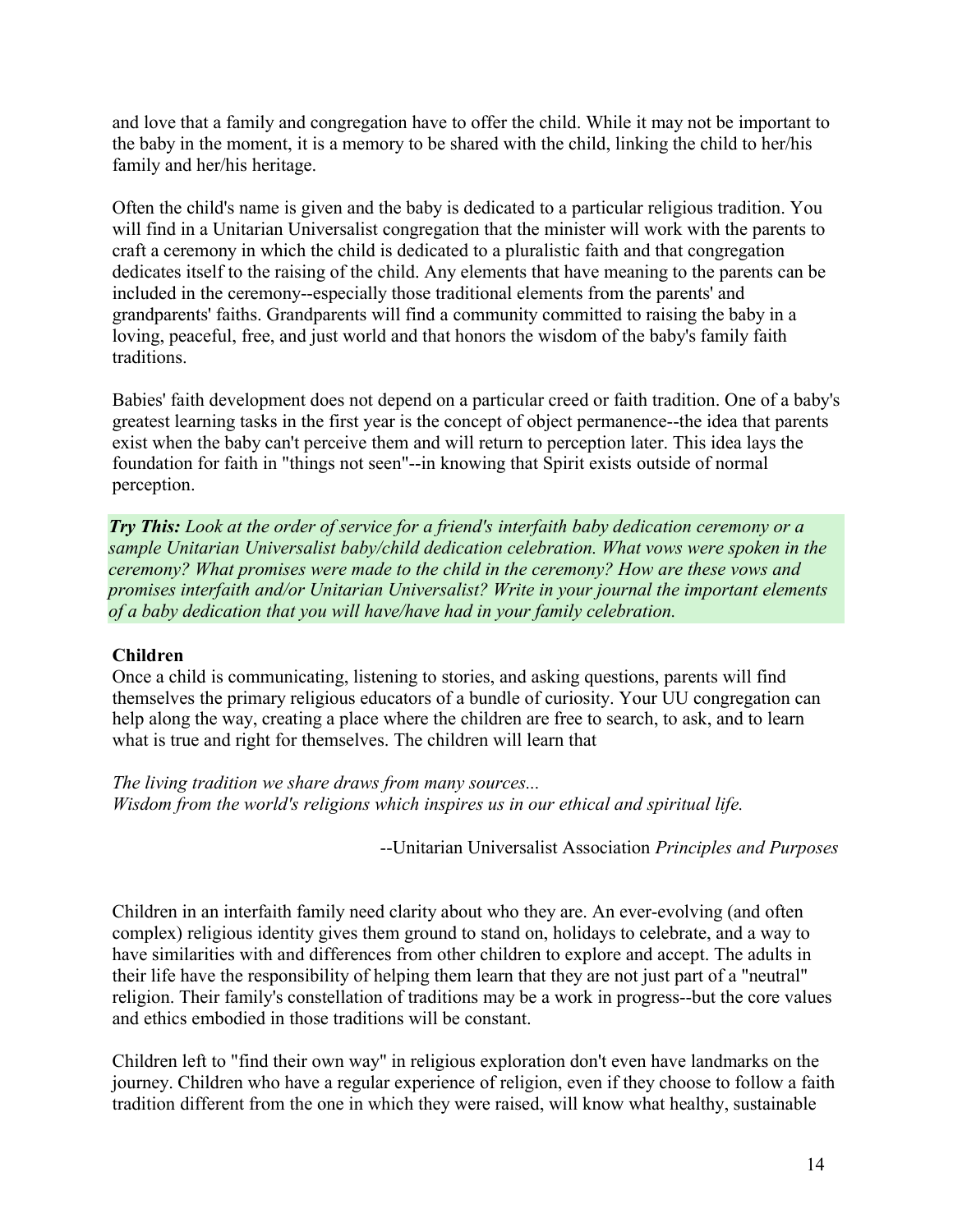religion looks and feels like. They will look at an abusive cult and know that it is not religion at all.

*Try This: Elementary school children love to make things and tell/listen to stories. As you share timeless stories from different cultures and religions-such as " The Blind Man and the Elephant,"* "The Golden Rule," "Wise King Solomon," and" The Wind and the Sun," all found in From Long Ago and Many Lands *by Sophia Fahs -name some of the abiding questions and universal values from different wisdom traditions. Make candles with your family and decide who will light these family candles and when and where.*

### **Adolescents**

Adulthood ceremonies come at different ages in different religions and cultures. In adolescence, many traditions celebrate a child's personal commitment to the faith. Young people can experience these rituals as affirmations of themselves as well as of their faith. A gathering of those who love them and support them and hold them to high standards will be an anchoring memory as they enter difficult years. Relatives will tell stories about their bar mitzvah, baptism, or confirmation and will want that serious and joyful ceremony for each child in the family. At this age it is about the young person's faith and needs. Working with parents and a religious professional, the child of an interfaith family will find a way to express his/her own credo while honoring the relatives and traditions which are his/her foundation. It will rarely be simple, but it is meaningful work that someone engaged in a Coming of Age program is ready for.

*What Do You Think? During the adolescent years, the issues of identity and belonging are most important. While driving/shopping/eating with teenagers, ask them questions like the following about friendship and their friends from different faiths:* 

- *When you are with your peers is there inclusion or exclusion in your group based on religious affiliation? What faith traditions are "dissed"? What faith traditions are respected?*
- *Name the teachers and coaches who model values that you respect. Are these values particular to one religion?*
- *What qualities do you value in your friends? If a friend came to you and told you that she/he thinks she is a lesbian/gay, how would you respond? What religious values empower your response?*

*Try This: Many adolescents celebrate Coming of Age ceremonies. What are some elements of this rite of passage that are valued in your interfaith family? Brainstorm ways that you can honor the interfaith heritages of your family in a Unitarian Universalist Coming of Age ceremony? Share these components with your religious educator and minister.*

### **Adults**

Many books are full of advice about interfaith marriages! A civil union or wedding or commitment ceremony is about the couple's love. Prenuptial counseling will help define the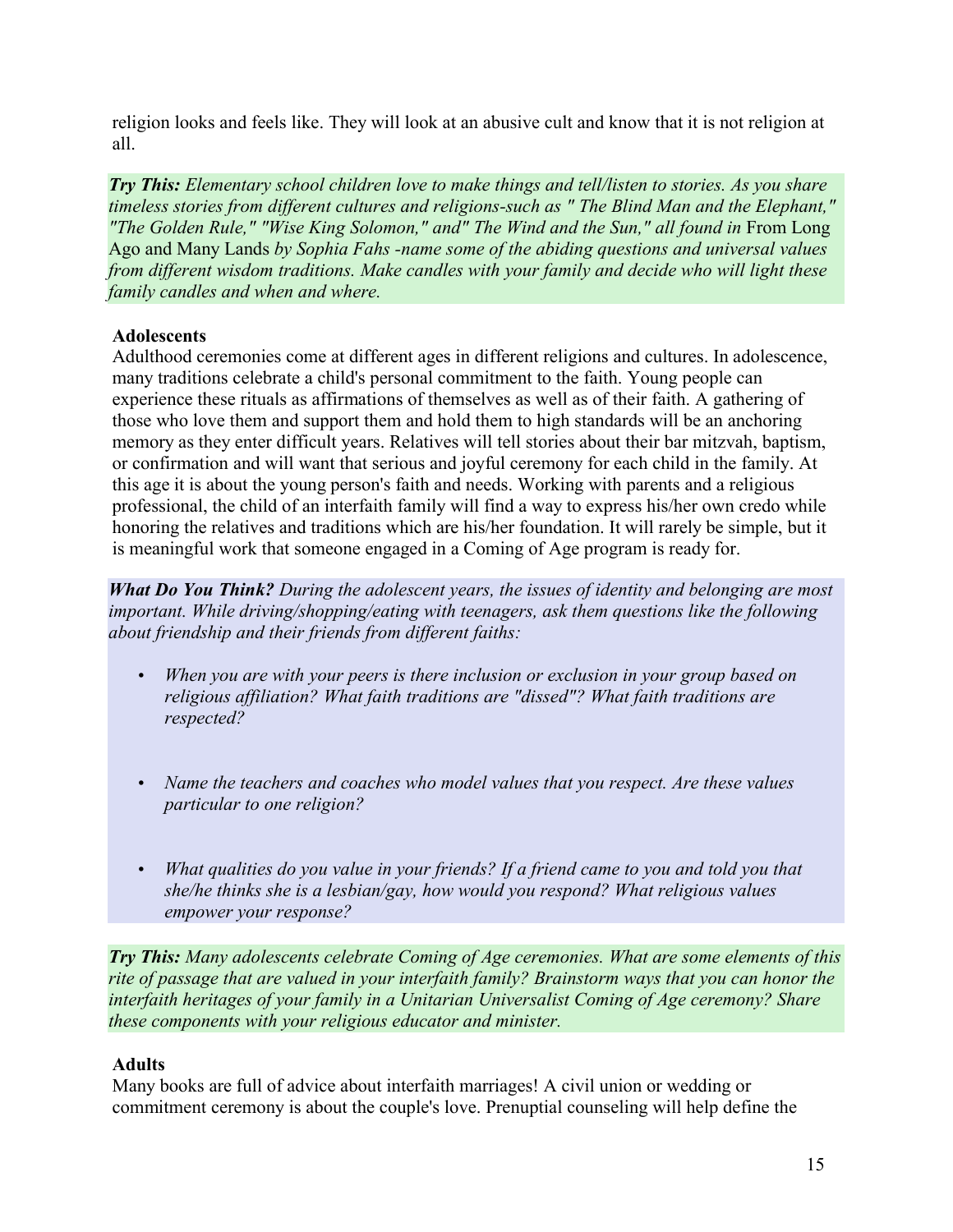cornerstones of the new family that is being created. Let those features be central to the ceremony and celebration--honoring those traditions that are loved by and appropriate to the couple. New in-laws of an interfaith marriage have a special opportunity on the day of the ceremony. Bless this couple and wish them happiness ; demonstrate your love and support; and lay the foundations of trust and communication that they and you can rely on for decades to come.

Sometimes interfaith couples decide to enter into an interfaith pre-nuptial pact. Questionnaires have been designed to insure vital communication that can help prevent problems arising from an interfaith marriage. *Dovetail* (May/June 2002)<sup>5</sup> outlines a sample Intermarriage Pact that includes a religious inventory of each partner and the following components:

- 1. *Religious Identity:* Pledge that, if each of you has decided to keep your own religious identity without conversion, there will be no pressure to convert brought to bear after the marriage.
- 2. *Home Environment:* Determine whether there will be religious symbols in the home.
- 3. *Holidays:* Who will attend what religious services? Will religious celebrations be observed in the home?
- 4. *Children:* Will your children be given a single religious identity?
- 5. *Residence:* What type of neighborhood do you favor?
- 6. *Finances:* Determine whether a portion of the family's financial resources will be contributed toward the support of religious organizations.
- 7. *Death:* When you die, would you want a member of the clergy to officiate?

### **Elders**

Aging itself may go unrecognized by many faith traditions, but all religions speak to death. When the end of life approaches, a dying person may crave the help of his/her childhood religion or that faith to which his/her adult quest has led him/her. The elder's choices may surprise or disquiet family members. The loving family who surrounds the elder will help her/him get the ministering she/he wishes.

In a case of unexpected death, the grieving family members can find themselves reaching to different sources for strength and comfort. While maintaining respect for the rest of the family, each member should feel comfortable expressing grief and exploring questions about death in the way that makes sense to them.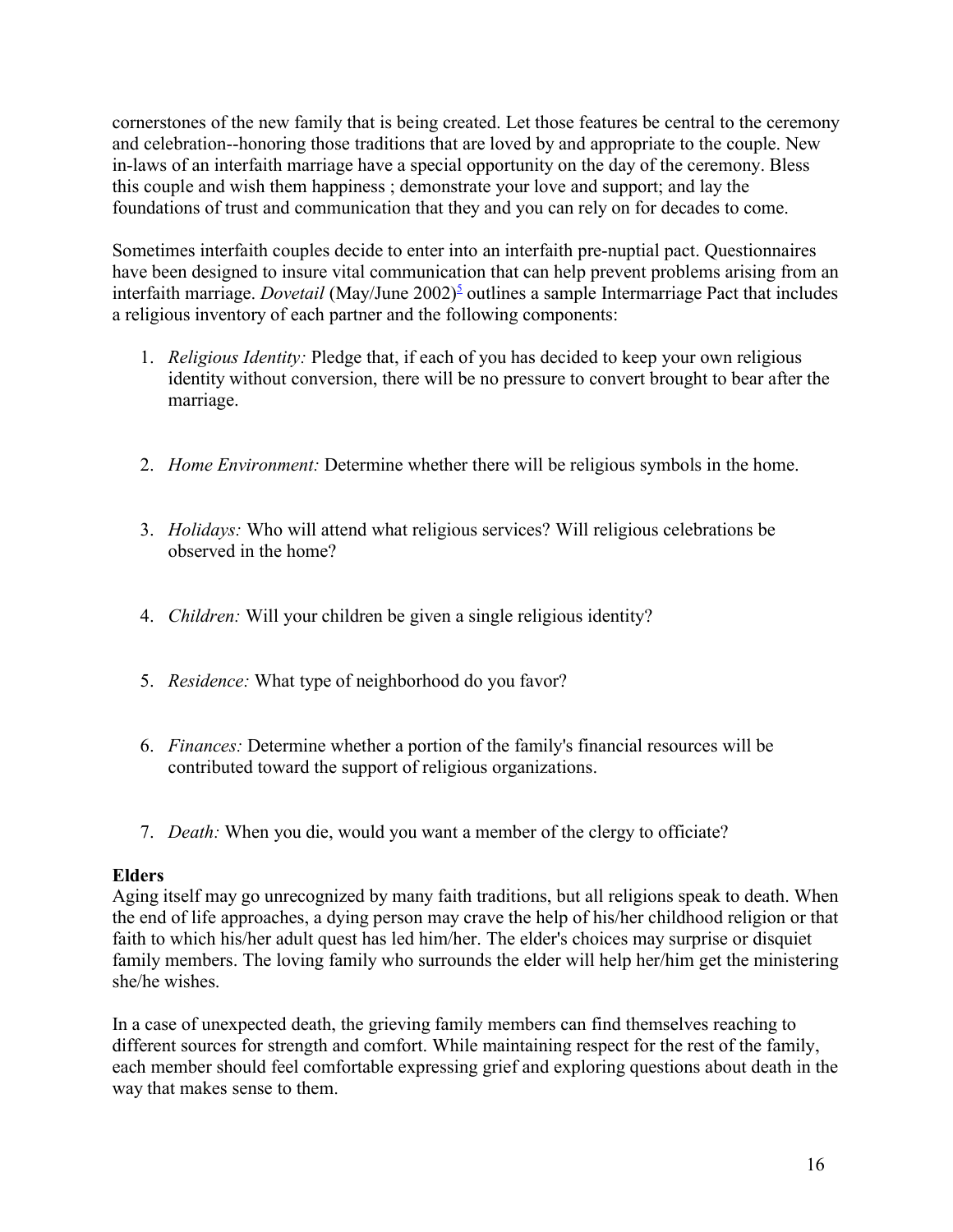Funeral and memorial services in an interfaith family can be deeply moving services, a celebration of life, and an honor to the loved one who has died. In planning for the service, let the family remember the principles of knowing themselves and good communication to support one another. Let the farewell service be an event that will fittingly contribute to the memory of the dead. One UU family held a simple graveside memorial service for their elderly husband/father/grandfather who had no belief in an afterlife. After the service they walked down to the nearby beach and set a little wooden model of a Viking longboat adrift on the tide, as he had wished, because he said he hoped to be pleasantly surprised.

*Try This: Draw a lifetime line in your journal and note the stages of life which you associate with religious observances. Ask others in your family to do the same activity and compare your responses.*

*Try This: Interfaith elders have wisdom from different faith traditions and years of experience to share with their family. Honor the elders in your family, congregation, and community by providing them with opportunities to reflect on their lifetime and to share their interfaith legacy across the generations. Ask them to share components of their faith tradition(s) that sustain them, that provide them with courage to face mortality, and that bring them peace and understanding at their age.*

### **Activities**

The following section offers ways to structure activities around interfaith family issues, to be used either at home or within your congregation. Let these suggestions inspire your own creativity. Build on them and adapt them for your particular needs. Let the needs and values of your interfaith family be your guide.

### **At Home**

Family stories are important. Families talk about their faith together by telling stories that serve as ways into how they understand and find meaning in their experiences and how they make sense of their life experiences, both as individuals and as a family. Stories reveal meaning and purpose of shared lives and the faith family members have--on one another, in what they value, and in God.<sup>6</sup> Stories help families remember what they want to remember. They say, "This is who we are." Stories give families a sense of identity and of belonging.



Interfaith families have stories to tell that express their religious identity and values from a mixture of faith traditions. Every family has an evolving set of values, beliefs, goals, priorities, and expectations about themselves in relationship to each other and about their family in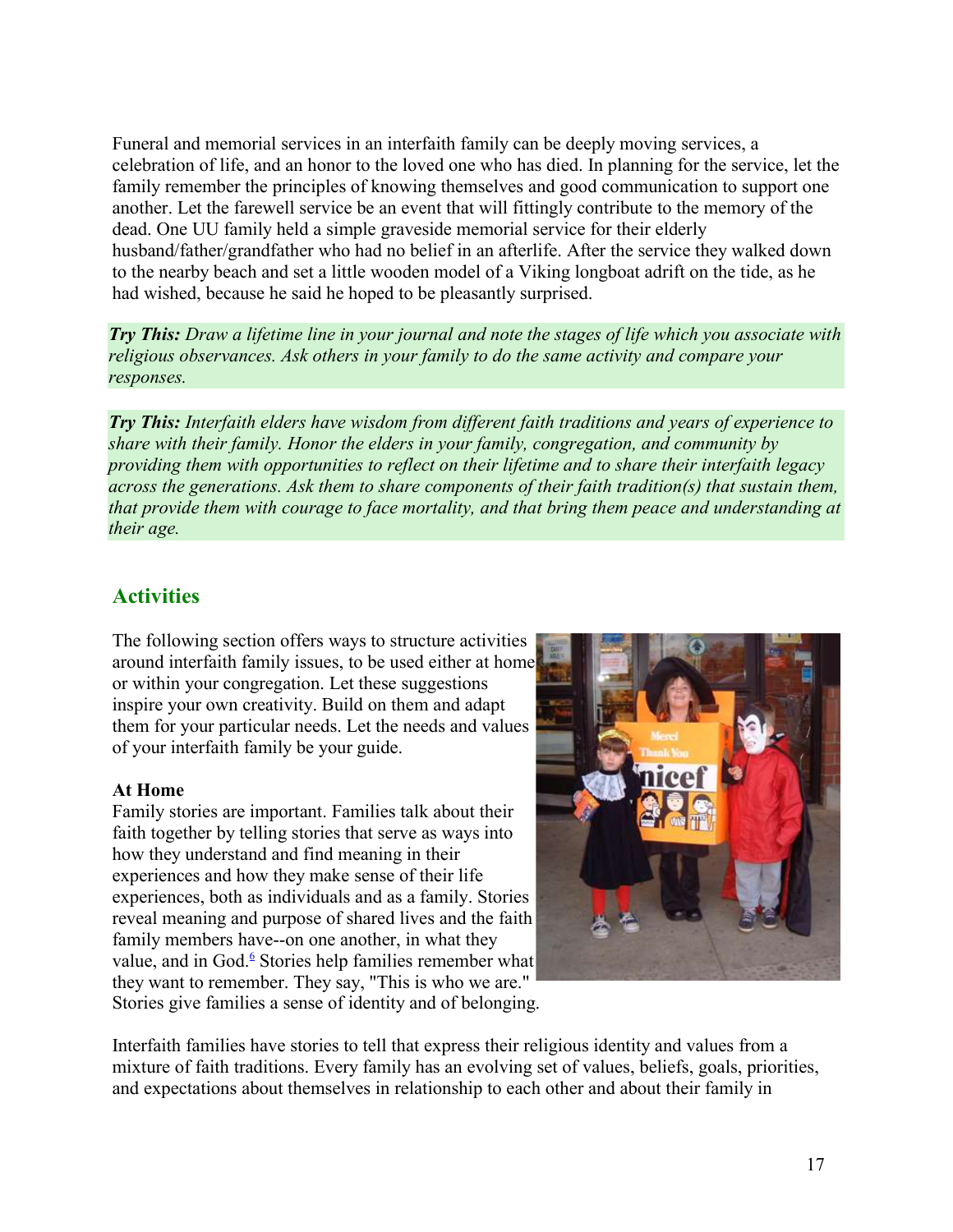relationship to the community. Families develop within the family unit a shared understanding, trust, and acceptance, usually formed in spiritual values and ethical practices that give meaning to their life together.

To tell your interfaith family stories, try the following suggestions. Also use the *Try This* suggestions throughout the booklet to match the needs and challenges of your family members.

*Granny's Memories:* The elders of your family have many years of memories that hold meaning and the keys to your religious heritage. Sit down with the grandparents or great aunts and uncles of your family and simply ask about them. Maybe you'll have to use the phone or e-mail to reach the elders of your family; whatever it takes, reach out. Listen deeply and patiently. Your notebook might put off some folks; if so, listen even more carefully and record your learnings immediately after the interview.

Some folks will require prompting to begin to share their tales, so you might choose to prepare some questions. Concrete questions about where your granny attended religious services and what she wore to worship will get the memories flowing. Don't shy away from theology either! Ask, What did you think about God as a child? What did you think as a young adult? Not only do the questions honor the elder you are interviewing, but the answers can give you insight into the whole family's religious assumptions and heritage!

*Spiritual Autobiography:* As individuals or as a group, invite the adults in your family to record their spiritual autobiography. Dan Wakefield's book *The Story of Your Life: Writing a Spiritual Autobiography* is a great guide to this project; perhaps you can borrow it from your UU congregation's library. The records may be shared or summarized or kept private as desired. The process itself allows individuals to synthesize their memories and regard their spiritual paths holistically.

### *Circle of the Year:* You will need

- a large sheet of paper, such as newsprint or unwrinkled packing paper.
- a supply of crayons or markers
- a chalice, candle, and matches (a chalice can be any fire-safe candleholder!)

This is definitely a group project, so plan ahead together for family time when everyone is at home, no guests are visiting, and no one is busy with other activities like homework, chores, or training the dog. Nurse the baby and change him just beforehand.

As the time approaches, give each person about ten minutes warning to transition from their current activity to Family Time. Deliver your message in an unusual way: You might approach each person and touch him or her, or strike a chime, or put a special piece of music on the stereo.

Set up by spreading the paper on a table and marking it into twelve "pie pieces" with a black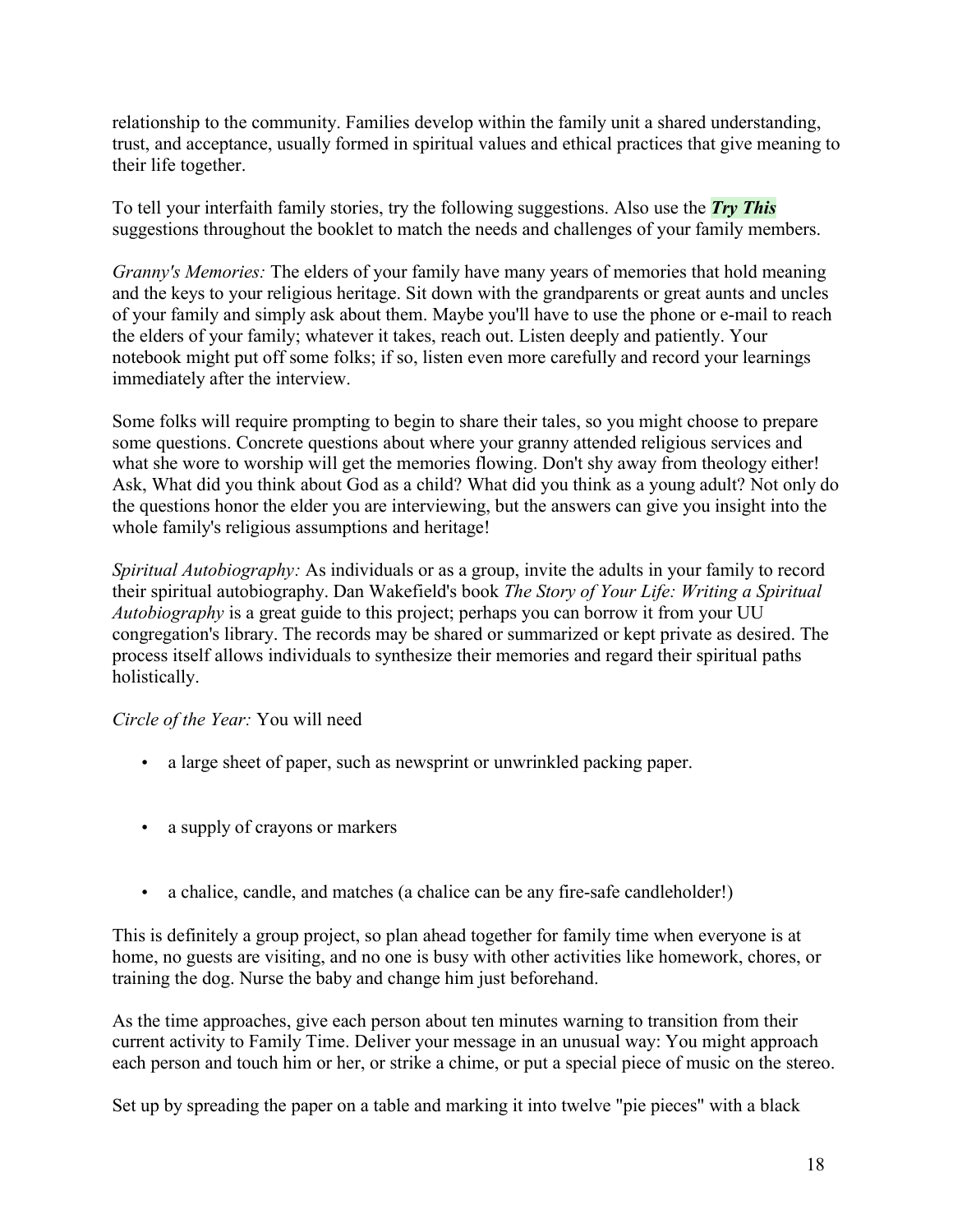crayon or marker. Write the name of each month in a different area, moving in order around the year and around the table. This is not the time to fret about the symmetry of your artwork, just to make sure that each month's area is accessible from the edge of the paper. Set your chalice in the center of the pie and scatter the crayons around the paper.

When the ten minutes are up and all have gathered around the table, light your chalice with your own words or these:

> We gather this hour as people of faith With joys and sorrows, gifts and needs. We light this beacon of hope, sign of our quest for truth and meaning, in celebration of the life we share together. --Christine Robinson, reading #448 in *Singing the Living Tradition*



Explain to your family that you want to understand the expectations and joys that each one has as the year cycles round and round.

The flow of ideas should not be hampered by comments from other people, so the first part of the exercise will be carried out quietly.

Assign a scribe to any person who cannot yet write.

Instruct your family to move slowly around the table, writing in the events in each month that they treasure as an important part of their faith or as a cherished tradition, even if it is secular. If the date of the event is

changeable, write it in the right vicinity for this particular year coming up (such as dates on a lunar calendar).

Allow plenty of time for this part of the exercise. Make sure everyone has gone around at least once.

Suggest to people that they have a minute to go back to add holidays they had overlooked.

One at a time, ask questions or make comments about the wheel of the year spread before you. Look for surprises and coincidences and conflicts. You may discover that Granny still thinks of her wedding anniversary every year although Grandpa died years ago. You may discover a part of the year with no special observances and choose to create a family holiday at that time. You may discover that many holy days from one tradition fall near those of another tradition and could be celebrated in a way that honors their similarities.

What you choose to do with your new knowledge is up to you. Each member of the family may participate in every annual holiday. Each may follow her or his own path separately but with a new appreciation for the ebb and flow of one another's special days.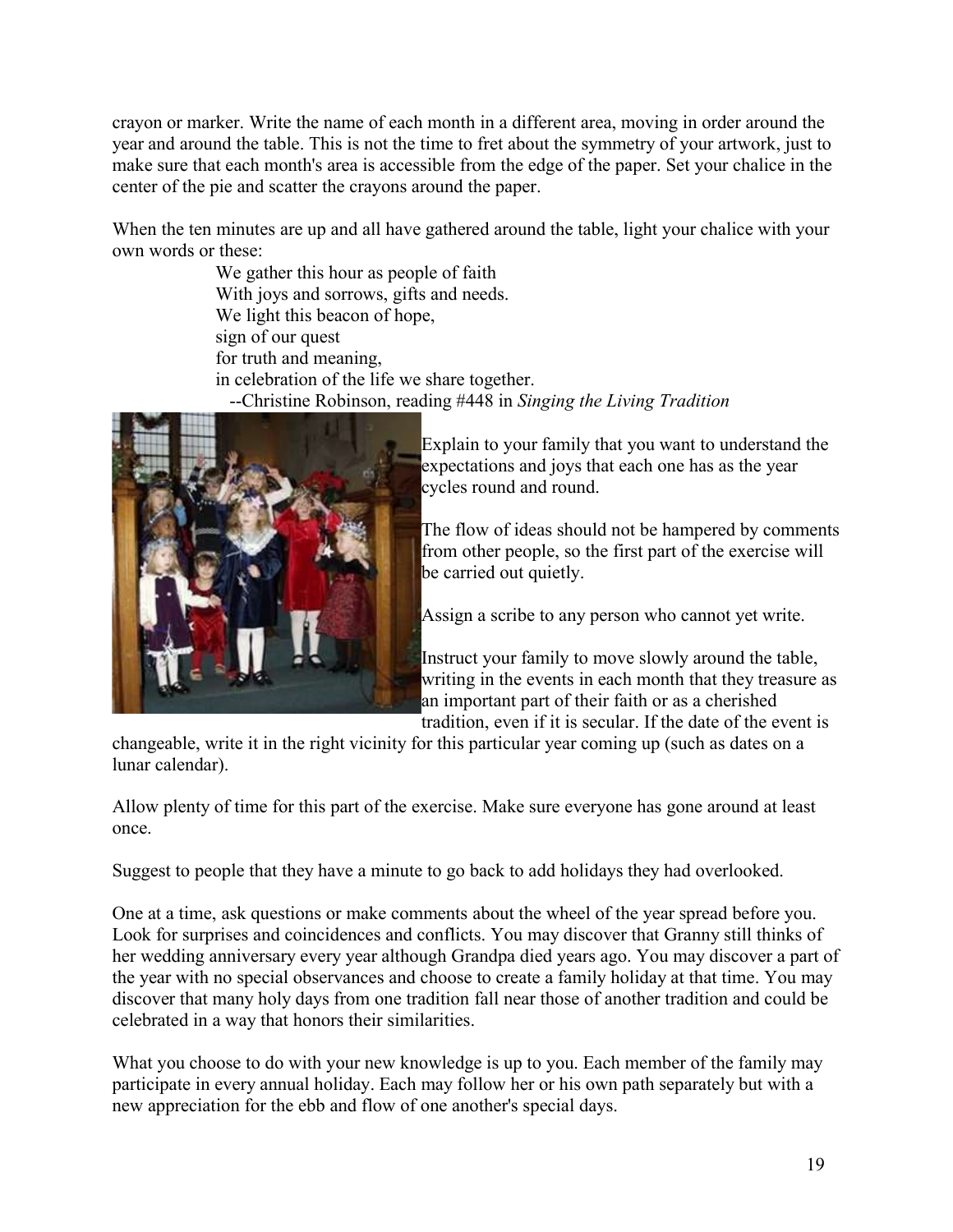This circle of the year can serve as the catalyst for discussions, suggesting questions that respectfully bring up the topic of one another's faith paths.

The chart that you have created may point out to the whole family that you just can't do it all every year. It may be appropriate to choose three or four most special holidays to observe annually together and to let other holidays be celebrated less frequently, by fewer of you, or in smaller ways.

You might even decide that you have put together a great deal of information, and decisions can wait until everyone's had chance to absorb it for a few days.

Thank everyone for joining together for family time. Extinguish your chalice. Try to leave the circle of the year in place for a few days so everyone can look it over and take it in.

#### **In Your Congregation**

Many of the *Try This* suggestions in this booklet can be adapted for use in religious education classes or at intergenerational gatherings.

#### *Food*

Coming together for a meal, coffee hour, or shared food during the service welcomes every congregant. Prepare dishes from your family's diverse religious and cultural heritages to share those traditions in a way accessible to all and threatening to none. You will find that having a few copies of the recipe on hand will help those congregants with chemical sensitivities or dietary restrictions choose whether or not to try your offering.

#### *Family Pledge of Nonviolence*

Now read through the *Family Pledge of Nonviolence* from the Institute for Peace and Justice (www.ipj-ppj.org/pledge).

Talk about each of the values-respect, communication, listening, forgiveness, play, care, and courage-and decide if/when your family members want to take the Pledge. Print copies of the Pledge for every family and sign it in a ceremony that you have designed.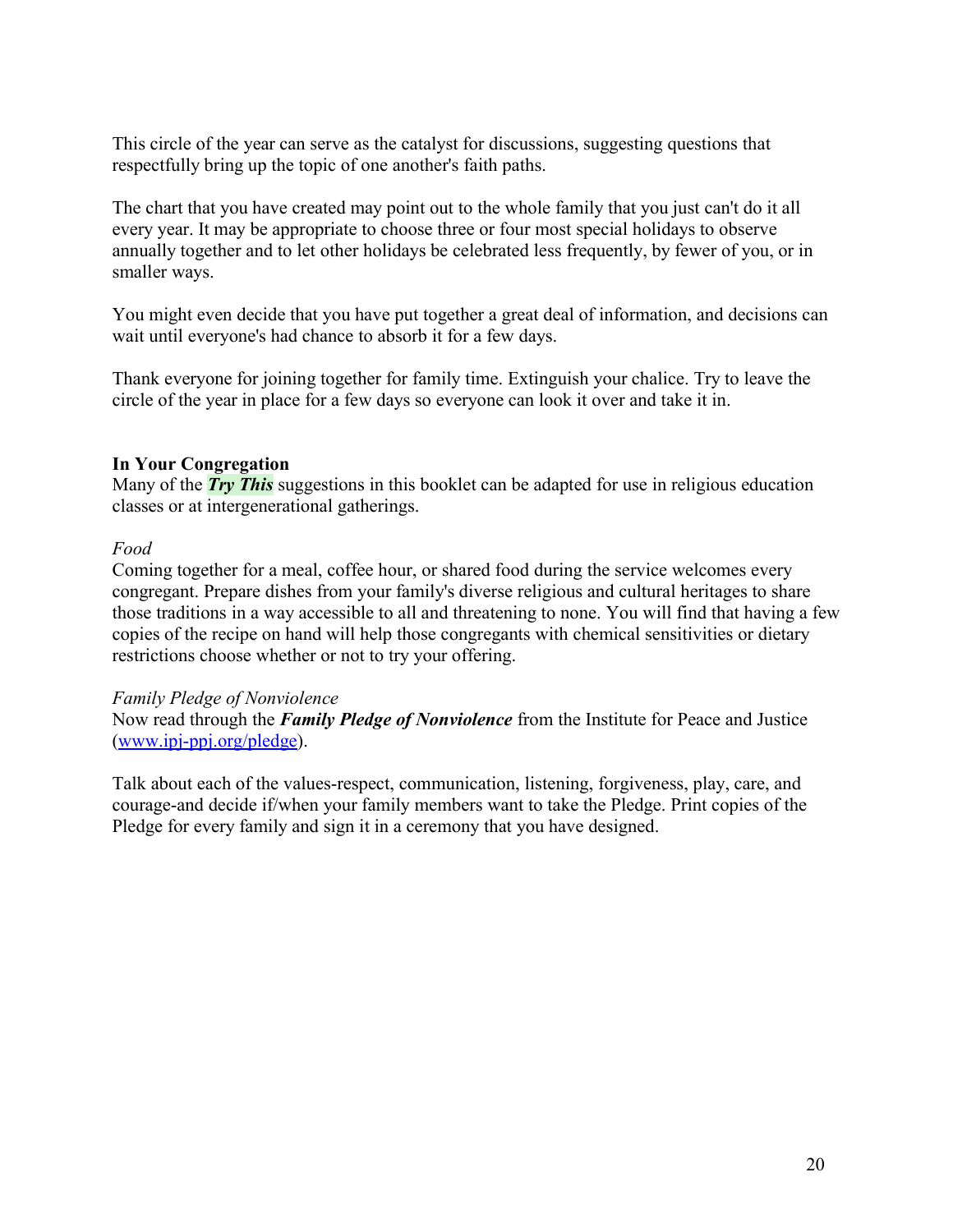## *Family Pledge of Nonviolence*

Making peace must start within ourselves and in our family. Each of us, members of the family, commits ourselves today, as best we can to become nonviolent and peaceable people.

#### **To Respect Self and Others**

To respect myself, to affirm others and to avoid uncaring criticism, hateful words, physical attacks, and self-destructive behavior.

#### **To Communicate Better**

To share my feelings honestly, to look for safe ways to express my anger, and to work at solving problems peacefully.

#### **To Listen**

To listen carefully to one another, especially those who disagree with me, and to consider others' feelings and needs rather than insist on having my own way.

#### **To Forgive**

To apologize and make amends when I have hurt another, to forgive others, and to keep from holding grudges.

#### **To Respect Nature**

To treat the environment and all living things, including our pets, with respect and care.

### **To Play Creatively**

To select entertainment and toys that support our family's values and to avoid entertainment that makes violence look exciting, funny, or acceptable.

#### **To Be Courageous**

To challenge violence in all its forms whenever I encounter it, whether at home, at school, at work, or in the community, and to stand with others who are treated unfairly.

This is our pledge. These are our goals. We will check ourselves on what we have pledged once a month on the same for the next twelve months so that we can help each other become more peaceable people.

*A Suggested Ritual for Families Taking the Pledge:* Setting: Gather around the family table. Symbolic items on the table could include a family candle, a peace crane, an olive branch, a family crest or banner, and/or a family UU chalice. You may want to play your favorite meditation music or a family member could play an instrument.

Opening Prayer by Makanah Morriss: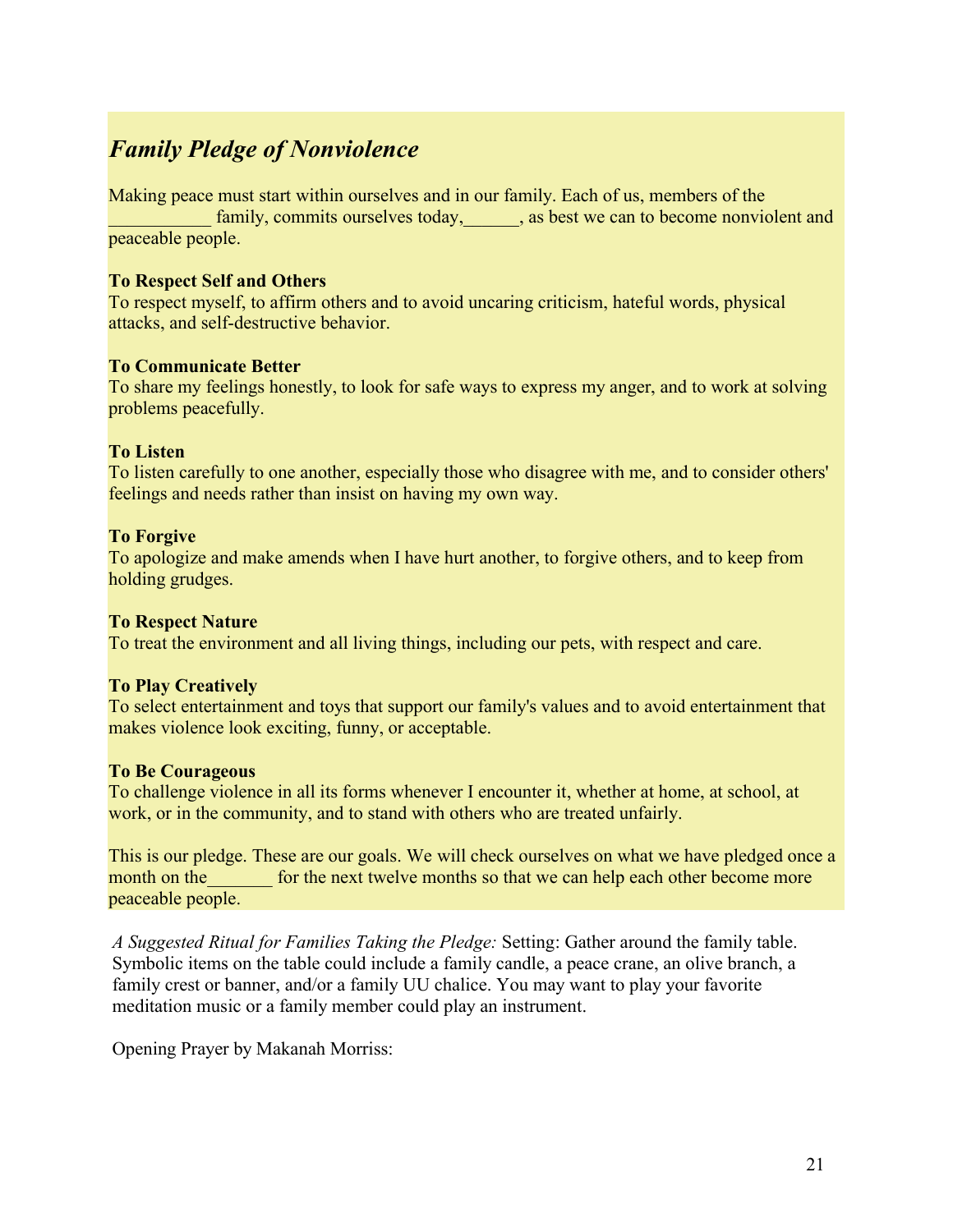Mystery of Life, Source of All Being, we are thankful for the gifts of life and being, of love and connection. We are thankful for all the wonders of the world around us. We are thankful for each other and for all the members of our global family. As we make our Family Pledge, may we have eyes that see, hearts that love, and hands that are ready to serve in love and in kindness, with caring and with courage. Blessed be.

Candle Lighting: Each family member carries a small lighted candle and together they light the family candle/UU chalice as a sign of unity.

Signing the Pledge: The leader of the ceremony explains why they are making a family pledge. Then each family member briefly expresses which points of the pledge will be the most challenging for them personally and where they will need encouragement. The leader reassures everyone that they are committed together to help each other keep the pledge. With meditative music or a peace song in the background, the family reads the pledge in unison and each member signs the document. As a seal of commitment, family members exchange a sign of peace (for example, hugs).

Closing: Sing a favorite song, such as "Let There Be Peace on Earth," "Shalom," or "Go Now in Peace." Enjoy a favorite family snack or meal in celebration.

#### *Holiday Observance*

Plan with your minister to share elements of your traditions with the congregation in worship on holy days. The minister will be delighted to know what traditions are precious to the congregation and probably eager to have congregants involved with preparing or presenting the services. Members of your congregation come from a wide variety of religious backgrounds. This opportunity will probably evoke memories for some; for many, the similarities between your experience and theirs will renew their understanding of the synchronicities of all the world's religions.

In your children's religious education program, you have an excellent opportunity to lift up your child and his or her heritage and to teach lessons of diversity and world community. Work with your religious educator or your child's teacher to create an experience that will reach the children at their own level and learning style.

#### *Interfaith Family Ceremonies*

There are many gifts to be shared in a Unitarian Universalist interfaith community--the mixing of generations, the diversity of viewpoints and exchange of ideas, and the enduring nature of relationships. Here interfaith families share the values of respect, trust, and care as they create and recreate their religious identity and strive to live their faith(s).

Many interfaith families create interfaith ceremonies to reflect their evolving interfaith identity. Gather a group of interfaith families together for an Interfaith Holiday Workshop. Invite them to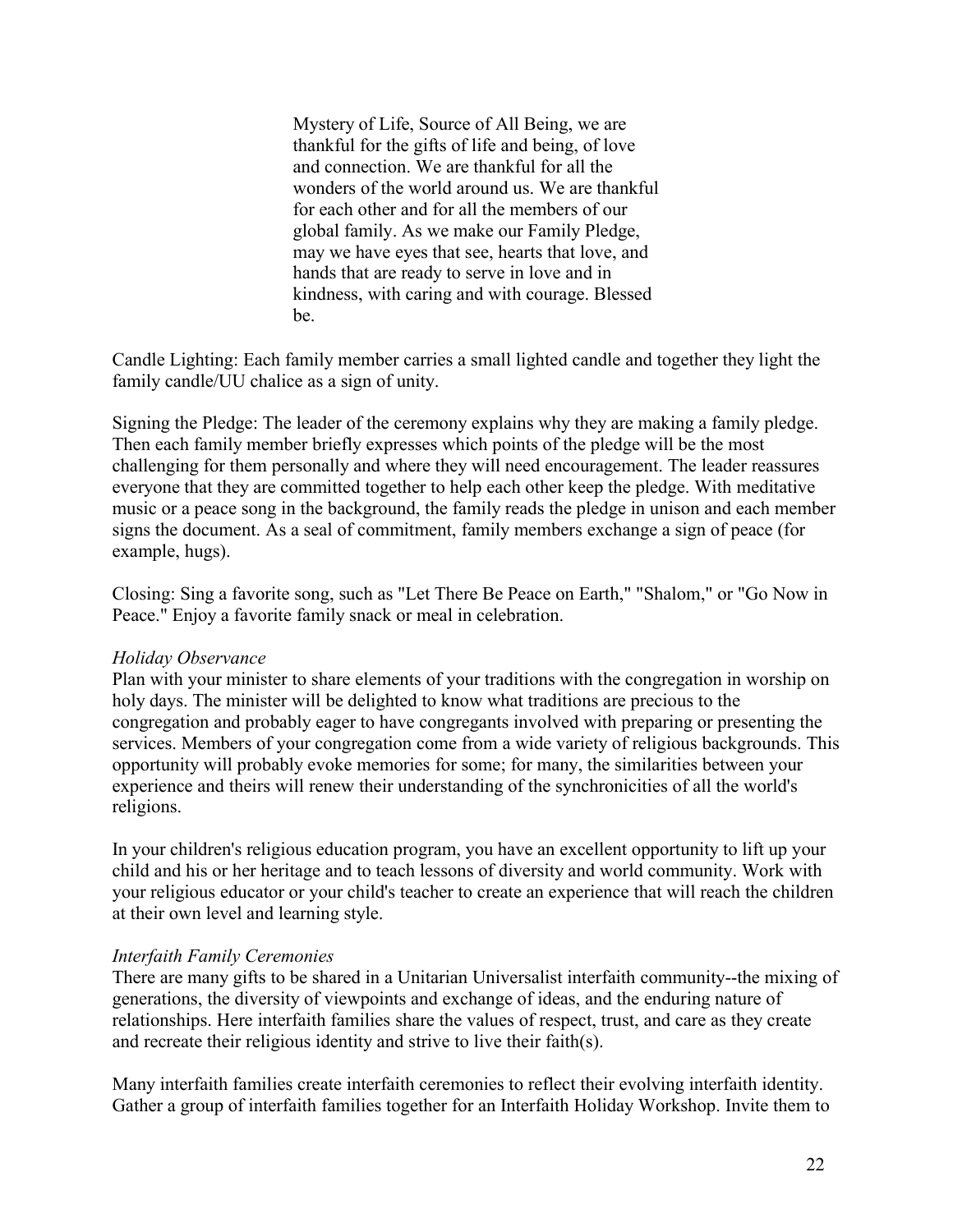reflect on and discuss the following questions: What holiday traditions do you want to celebrate? What lifecycle ceremonies do you want to celebrate? How can your Unitarian Universalist community and/or Unitarian Universalist religious professionals help you design and implement these celebrations?

In another Interfaith Family Workshop, invite interfaith families to create an interfaith ceremony of their choice. Ask them to write/draw in their family journal their responses to the following questions: What type of ceremony will you create? What makes it easy to plan? What makes it difficult to plan? Who needs to participate and what are their roles? Where and when will this ceremony take place? Invite your congregation to your interfaith ceremony and include people of different faiths in your celebration. After your interfaith ceremony is celebrated reflect on its meaning, your decisions, and your interfaith Unitarian Universalist commitments.

#### *Wisdom*

Since Unitarian Universalism affirms that wisdom from the world's religions informs our spiritual journey, drawing from the religious paths of your interfaith family will come naturally. Many congregations celebrate a Time for All Ages, a story time shared by the adults and children together. Offer a story from your religious heritage from which each listener can learn. Working with the minister and religious educator, you can present a story that informs both the sermon and the Sunday School lesson.

Some children's religious education programs are based on stories. Often the program will specifically choose stories from religious traditions. We encourage our children to seek the truth and beauty inherent in every religion and integrate them into their own spiritual lives.

When your congregation's sacred space is enhanced with artwork, in the minister's stole or a stained glass window for example, enjoy this opportunity to use a nonverbal medium to affirm our rich religious, interfaith heritage.

### *Lifespan Religious Education*

Your congregation may offer a number of courses and discussion groups of interest and help to your interfaith family. Work with your minister, religious educator, or religious education committee to bring them to your congregation. These are a few suggestions:

- *Beyond the December Dilemma: An Adult Education Program for UU Interfaith Families* by Debra W. Haffner
- *Family Heritage: An Intergenerational Program* by Rev. Patricia Hoertdoerfer, a twosession program for adults and children
- *Building Your Own Theology* by Richard Gilbert, a ten-session course for adults that explores personal theology.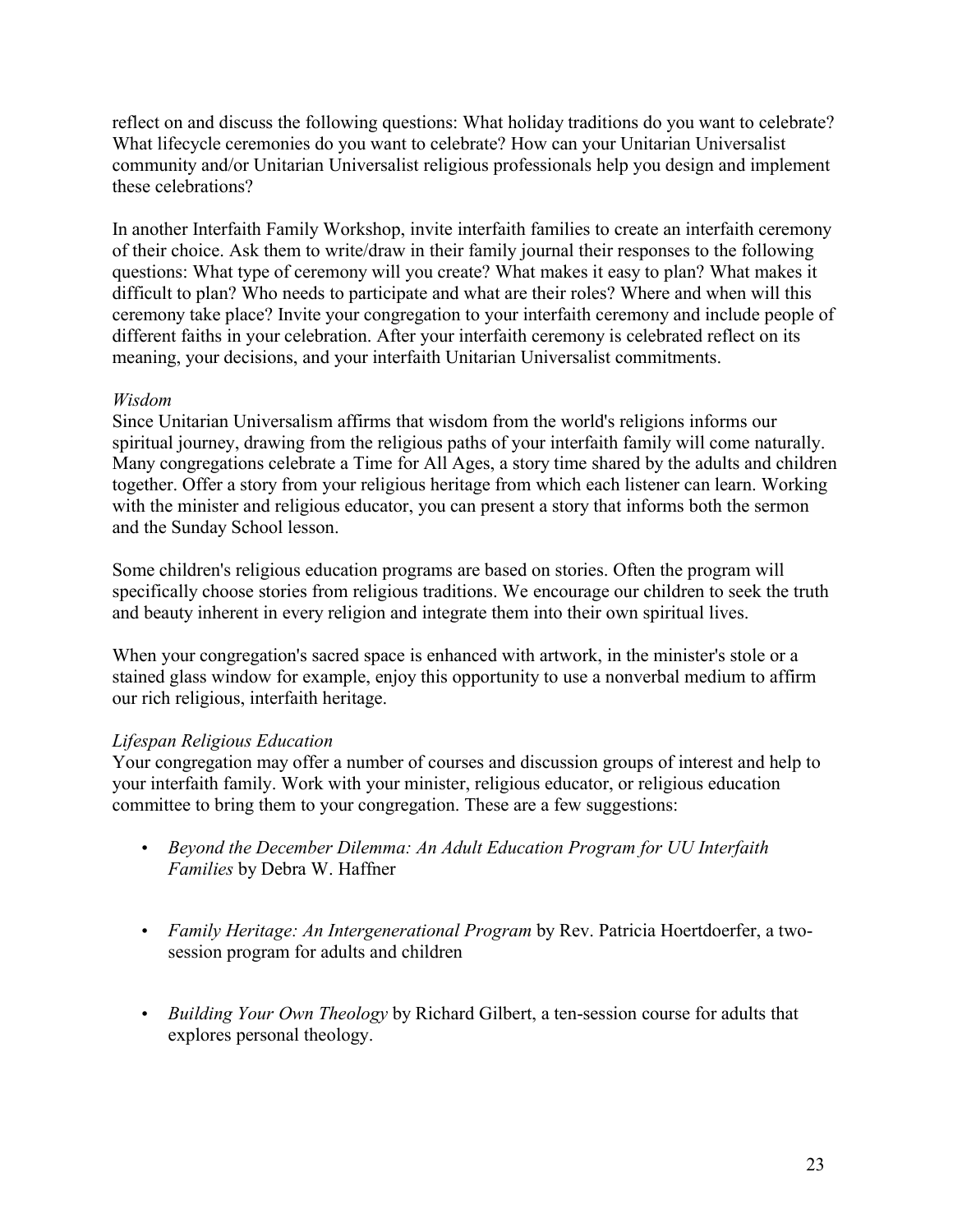- *Parents as Spiritual Guide* and *Parents as Resident Theologians* by Roberta and Christopher Nelson are 6-session programs for parents.
- *Owning Your Religious Past: The Haunting Church* by Bonnie Stauffacher, five-session course for adults in which participants retrieve and examine their religious past to enrich their present involvement as UUs. This program is out of print but available on loan from congregations, district libraries, and the UUA Lifespan Faith Development Loan Library.
- Spiritual Autobiography class in your congregation based on Dan Wakefield's book, *The Story of Your Life: Writing a Spiritual Autobiography.*

### **Footnotes**

- 1. Fowler, James. Stages of Faith (San Francisco: Harper & Row, 1981).
- 2. Fowler, James and Sam Kean. Life Maps: Conversation on the Journey of Faith (Waco, TX: Ward Books, 1980).
- 3. Haffner, Debra. Beyond the December Dilemma: An Adult Education Program for UU Interfaith Families
- 4. Dovetail July/August 2002
- 5. Dovetail is a journal by and for Jewish/Christian families published six times a year. Their mission is to provide a channel of communication for interfaith couples, their parents and their children.
- 6. Garland, Diana. Sacred Stories of Ordinary Families: Living the Faith Every Day (San Francisco: Jossey-Bass, 2003).

### **Resources**

### **Books/Curricula/Programs**

• Buehrens, John and Forrester Church. *Our Chosen Faith.* Boston: Beacon Press, 1989.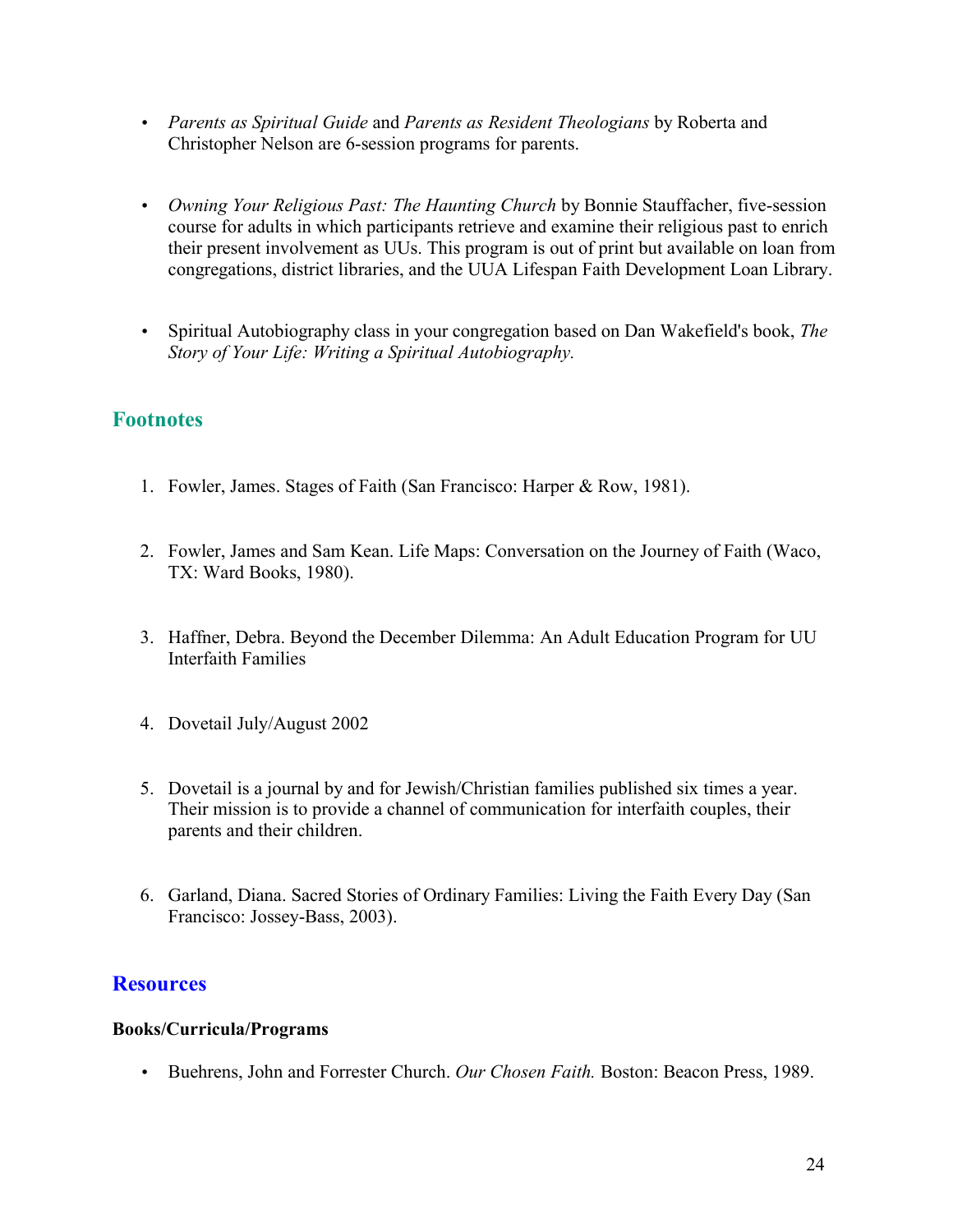- Crohn, Joel. *Mixed Matches: How to Create Successful Interracial, Interethnic, and Interfaith Relationships*. New York: Ballantine Books, 1995.
- DiSciullo, Donna and Michael Tino. *Backpacker's Notebook.* Boston: Unitarian Universalist Association, 2004.
- Fahs, Sophia (editor). *From Long Ago and Many Lands: Stories for Children Told Anew.* Boston: Skinner House Books, 1995.
- Fowler, James. *Stages of Faith: The Psychology of Human Development*. HarperSan Francisco, 1995.
- Garland, Diana. *Sacred Stories of Ordinary Families: Living the Faith Every Day*.
- Hoboken, New Jersey: Jossey-Bass, 2003.
- Gilbert, Richard. *Building Your Own Theology: Introduction*. Boston: Unitarian Universalist Association, 2000.
- \_\_\_\_\_\_\_\_\_\_\_\_\_. *Building Your Own Theology: Exploring*. Boston: Unitarian Universalist Association, 2003.
- Haffner, Debra W. *Beyond the December Dilemma: An Adult Education Program for UU Interfaith Families*. Boston: Unitarian Universalist Association. http://www.uua.org/families/fam\_issues/december.html
- Hawxhurst, Joan C. *The Interfaith Family Guidebook: Practical Advice for Jewish and Christian Partners*. Kalamazoo: Dovetail Publishing, 1998.
- Hoertdoerfer, Patricia. *Family Heritage: An Intergenerational Program.* Religious Education Department, Boston: Unitarian Universalist Association, 2002. http://www.uua.org/re/reach/winter02/curriculum/family\_heritage.html
- Kaplan, Jane. *Interfaith Families: Personal Stories of Jewish-Christian Intermarriage*. Oxford, UK: Praeger Publishers, 2004.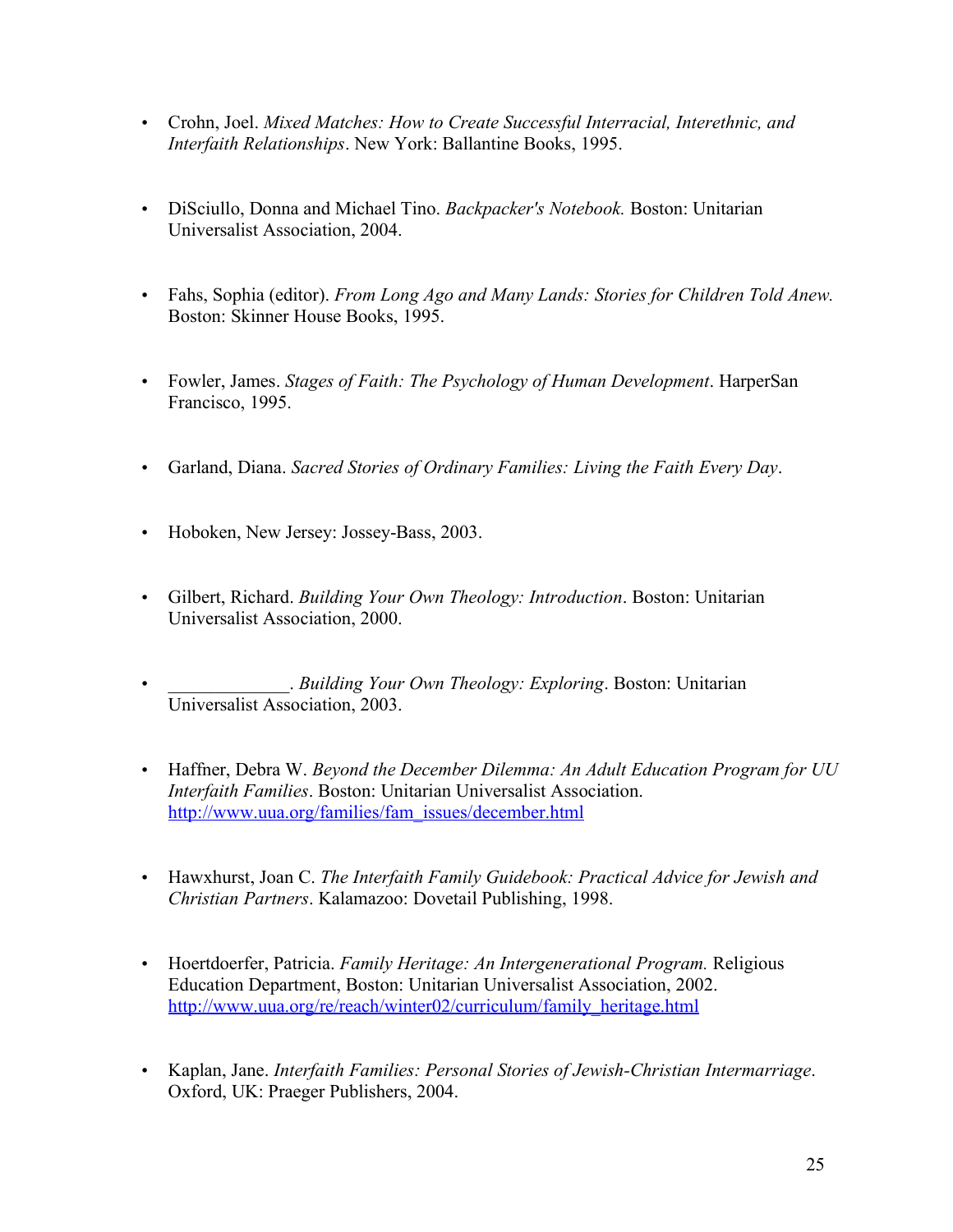- Lerner, Rev. Elizabeth. "The Jew in the Chalice," General Assembly: Saturday Morning Worship. Boston: Unitarian Universalist Association, 2004. http://www.uua.org/ga/ga04/3002sermon.html
- Macomb, Susanna. *Joining Hands and Hearts: Interfaith, Intercultural Wedding Celebrations: A Practical Guide for Couples*. New York: Atria Books, 2003.
- Nieuwejaar, Jeanne. *The Gift of Faith: Tending the Spiritual Lives of Children*. Boston: Skinner House Books, 1999.
- Rosenbaum, Ned and Mary. *Celebrating Our Differences: Living Two Faiths in One Marriage.* Shippensburg, PA: White Mane Publishing Co., 1994.
- Rozakis, Laurie. *Complete Idiot's Guide to Interfaith Relationships*. East Rutherford, NJ: Alpha Books (Penguin Group), 2001.
- Stauffacher, Bonnie. *Owning Your Religious Past: The Haunting Church.* Boston: Unitarian Universalist Association, 1981.
- Toropov, Brandon, and Father Luke Buckles. *The Complete Idiot's Guide to World Religions* (2nd Edition). East Rutherford, NJ: Alpha Books, 2001.
- Unitarian Universalist Association. *Singing the Living Tradition*. Boston, 1993.
- Wakefield, Dan. *The Story of Your Life: Writing a Spiritual Autobiography.* Boston: Beacon Press, 1990.
- Wells, Barbara and Jaco B. Ten Hove. *Articulating Your UU Faith: A Five Session Course*. Boston: Unitarian Universalist Association, 2003.

### **Children's Books**

• Blume, Judy. *Are You There God? It's Me Margaret.* New York: Bantam Doubleday Dell Books for Young Readers, 1970.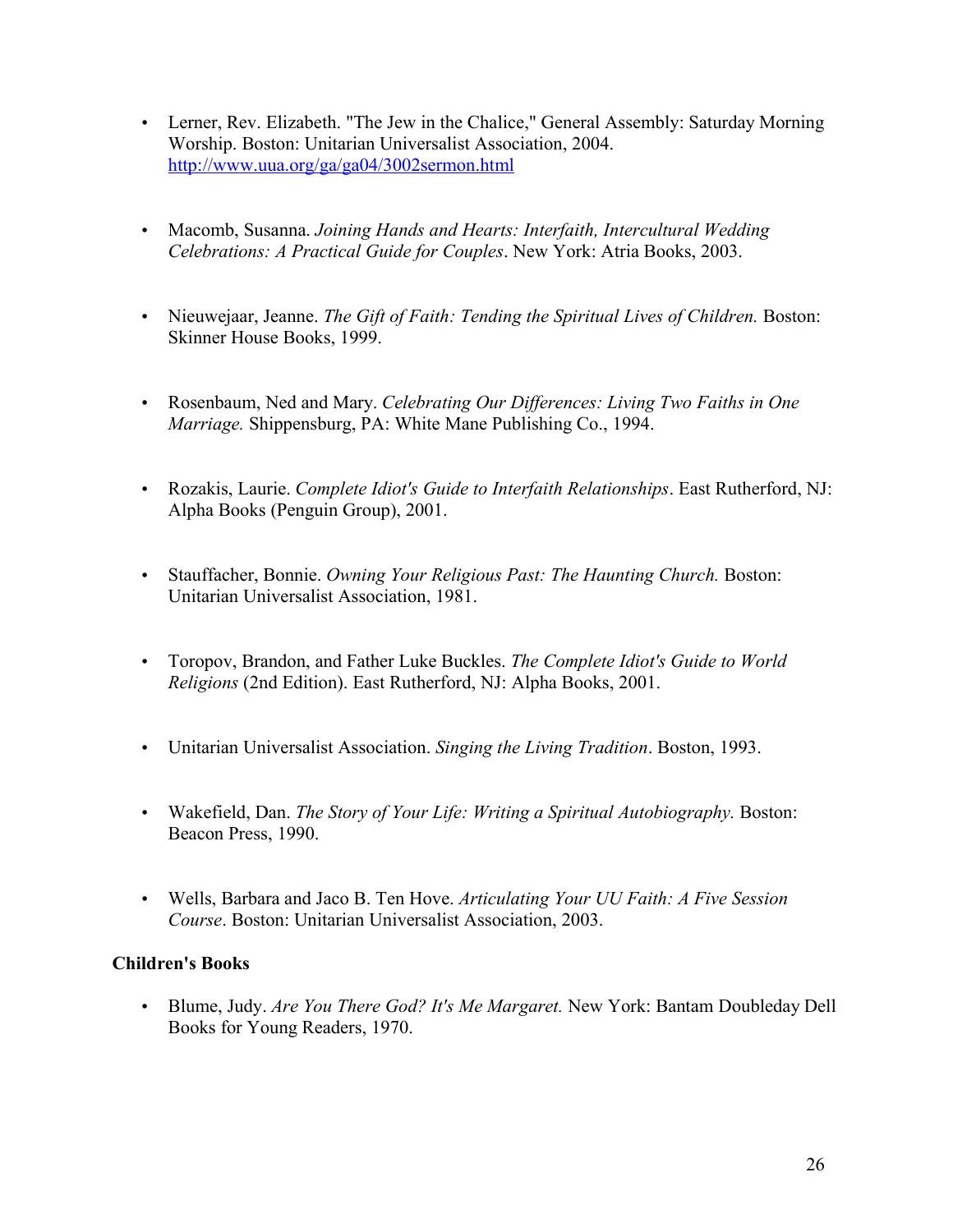- Buice, Christopher. *A Bucketful of Dreams: Contemporary Parables for All Ages.* Boston: Skinner House Books, 1994.
- Gainer, Cindy. *I'm Like You, You're Like Me*. *A Child's Book About Understanding and Celebrating Each Other* (and Leader Guide). Minneapolis, MN: Free Spirit Publishing, 1998.
- Grohsmeyer, Janeen K. *A Lamp in Every Corner*. Boston: Unitarian Universalist Association, 2004.
- Hawxhurst, Joan. *Bubbe and Gram: My Two Grandmothers.* Boston, KY: Dovetail Publishing, 1996.
- McDonald, Colleen. *What If Nobody Forgave?* Boston: Skinner House Books, 2002.
- Moore, Mary Ann . *Hide-and-Seek With God.* Boston: Skinner House Books, 1994.
- Polacco, Patricia. *The Keeping Quilt.* New York: Alladin Paperbooks, 2001.
- Williams, Betsy Hill, ed. *UU & Me! Collected Stories*. Boston: Skinner House, 2003.

### **Journal**

• *Dovetail: A Journal by and for Jewish and Christian Families*

### **Websites**

- www.uua.org/families UU Family Network and Family Matters Task Force resources for Unitarian Universalist families
- www.dovetailinstitute.org Dovetail Institute with resources for Jewish/Christian families
- www.lffp.org LAU Friends for Peace, resources for family peacemaking
- www.ipj-ppj.org Parenting for Peace and Justice and FAVAN: Families Against Violence Advocacy Network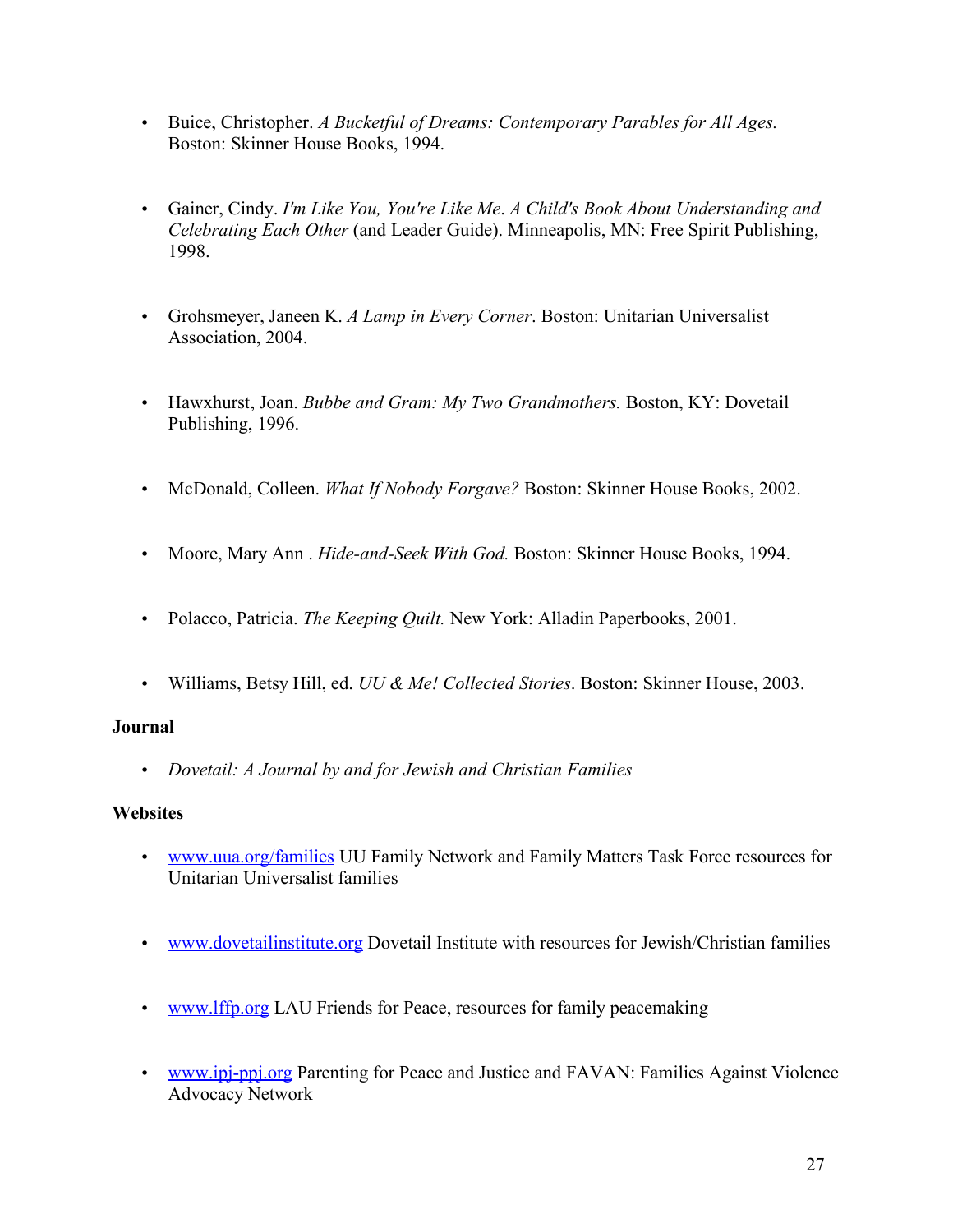• www.Torahuara.com Jewish values and peacemaking

### **Pamphlets**

• Brown, Rev. Gaia. *UU Religious Education and Your Child: Frequently Asked Questions.* Unitarian Universalist Association, Boston. http://www.uua.org/pamphlet/3102.html

### **Unitarian Universalist Principles and Purposes**

We, the member congregations of the UUA, covenant to affirm and promote:

- The inherent worth and dignity of every person
- Justice, equity, and compassion in human relations
- Acceptance of one another and encouragement to spiritual growth in our congregations
- A free and responsible search for truth and meaning
- The right of conscience and the use of the democratic process within our congregations and in society at large
- The goal of world community with peace, liberty, and justice for all
- Respect for the interdependent web of all existence of which we are a part.

The living tradition we share draws from many sources:

- Direct experience of that transcending mystery and wonder, affirmed in all cultures, which moves us to a renewal of spirit and an openness to the forces which create and uphold life
- Words and deeds of prophetic women and men which challenge us to confront powers and structures of evil with justice, compassion, and the transforming power of love
- Wisdom from the world's religions which inspires us in our ethical and spiritual life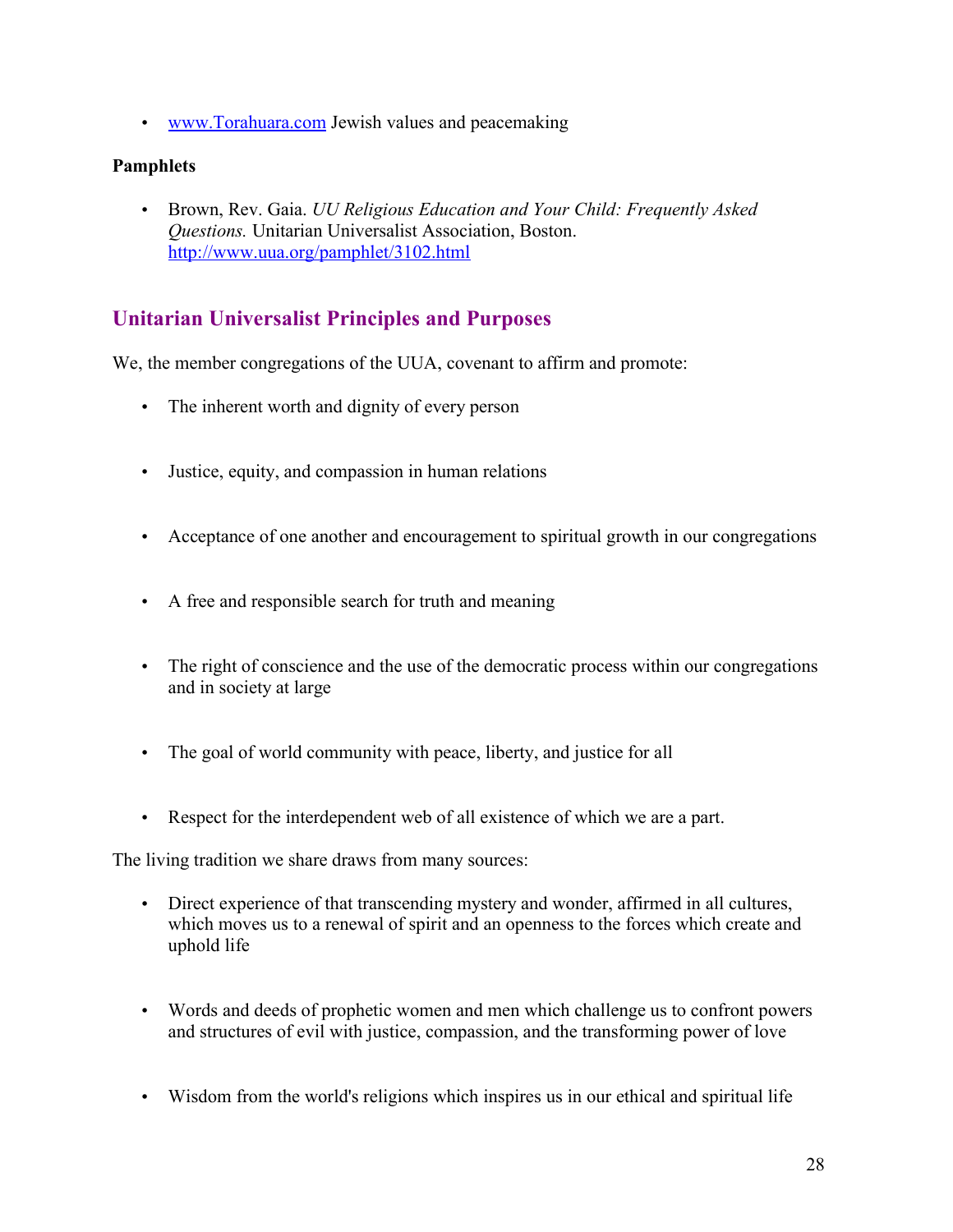- Jewish and Christian teachings which call us to respond to God's love by loving our neighbors as ourselves
- Humanist teachings which counsel us to heed the guidance of reason and the results of science, and warn us against the idolatries of the mind and spirit
- Spiritual teachings of Earth-centered traditions which celebrate the sacred circle of life and instruct us to live in harmony with the rhythms of nature

Grateful for the religious pluralism which enriches and ennobles our faith, we are inspired to deepen our understanding and expand our vision. As free congregations we enter into this covenant, promising to one another our mutual trust and support.

**From the bylaws of the Unitarian Universalist Association.**

### **Principles in Language for Children**

- Every person is important and valuable.
- All people should be treated fairly.
- Our churches are places where we should accept one another and learn together.
- Each person should be free to search for what is true and right.
- All people have the right to speak out and vote on things that matter to them.
- We should help build a peaceful, fair, and free world.
- We need to take care of the earth, the home we share with all living things.

**From** *We Believe: Learning and Living Our UU Principles* **edited by Ann Fields and Joan Goodwin**

### **About the Author**